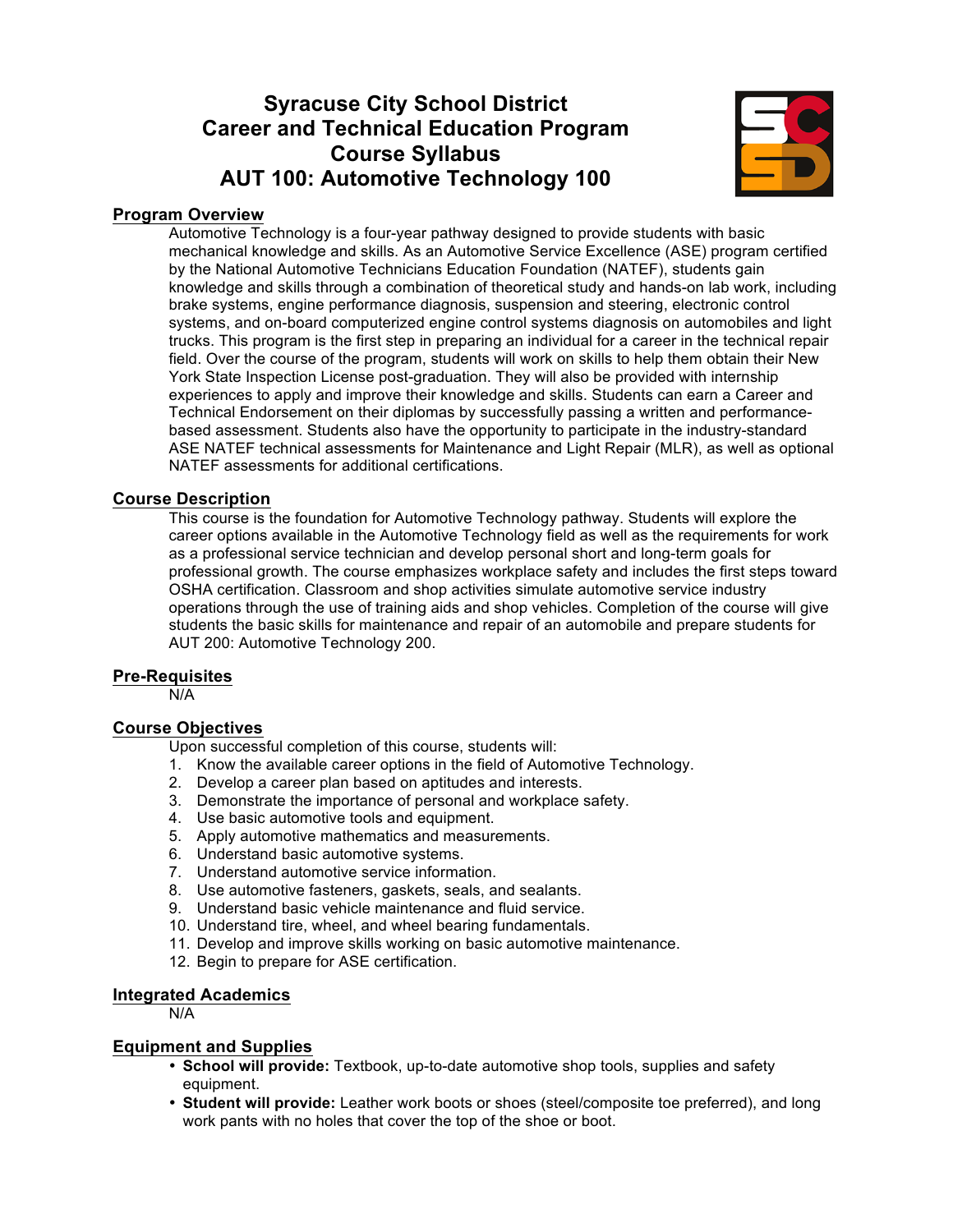# **Textbook**

Duffy, James E. *Modern Automotive Technology, 8th Edition*. Tinley Park, IL: Goodheart-Willcox Co. Inc., 2014.

# Grading<sub>20%</sub>

- 20% Daily Grade (punctuality, preparedness, participation, and behavior)<br>20% Quizzes
- 20% Quizzes
- 20% Tests<br>40% Quality
- Quality of Hands-On Work

#### **Additional Course Policies**

N/A

#### **Course Calendar**

| Quarter | <b>Units of Study</b>                                          |
|---------|----------------------------------------------------------------|
|         | Introduction and Class Expectations                            |
|         | • Careers and Certification                                    |
|         | • Automotive Shop Safety                                       |
|         | <b>Automotive Tools and Equipment</b>                          |
|         | • Automotive Mathematics and Measurement                       |
| 2       | Introduction to Automotive Systems                             |
|         | • Service Information and Service Orders                       |
| 3       | • Fasteners, Gaskets, Seals, and Sealants                      |
|         | • Vehicle Maintenance and Fluid Service                        |
|         | • Tires, Wheels, and Bearings                                  |
| 4       | Review and Preparation for Certification and Final Examination |

NOTE: This curriculum is aligned to the 2017 NATEF MLR (Maintenance and Light Repair) Task List as indicated by the Priority Task designation:

P-1 – 95% of the items from the MLR Task List are taught in the curriculum.

P-2 – 80% of the items from the MLR Task List are taught in the curriculum.

P-3 – 50% of the items from the MLR Task List are taught in the curriculum.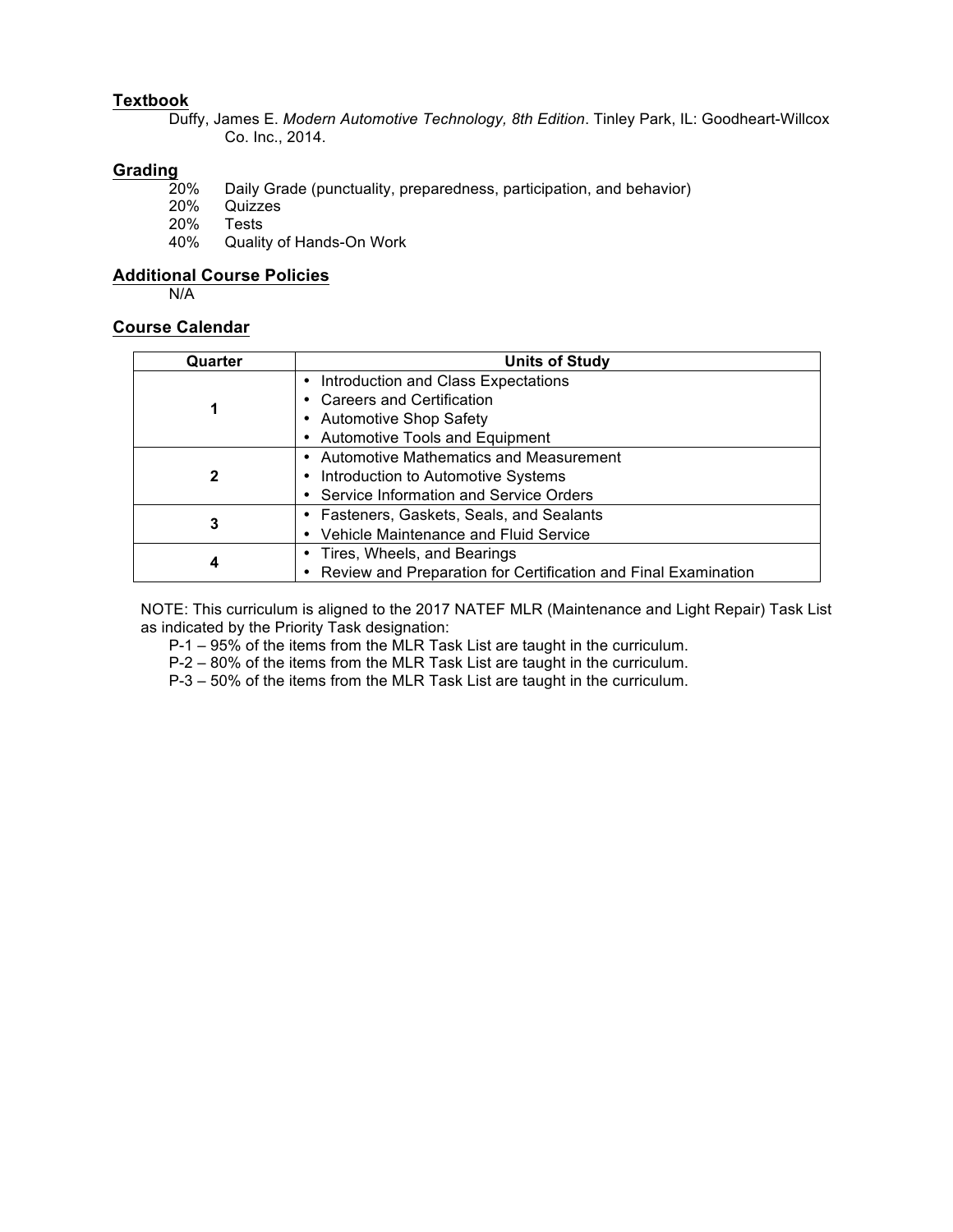# **Syracuse City School District Career and Technical Education Program Scope and Sequence AUT 100: Automotive Technology 100**



| <b>Time Frame</b><br><b>Unit of Study</b>                                                                          | <b>Key Questions</b>                                                                                                                                                                                                                                                                                                                                                                                                                                                                                                                                                                                                                                                                                                                                                                                                                                                                                | <b>Key Learning Targets</b><br>(Students will know and be able to)                                                                                                                                                                                                                                                                                                                                                                                                                                                                                                                                                                                                                                                                                                                                                                                                                                                                                                                                                                                        | <b>Assessment</b><br><b>Evidence of Learning</b>                                                                                                                                                                                                                                        | <b>CCTC Standards</b>                                                                                                              | <b>NYS Standards</b>                                                                                                                     |
|--------------------------------------------------------------------------------------------------------------------|-----------------------------------------------------------------------------------------------------------------------------------------------------------------------------------------------------------------------------------------------------------------------------------------------------------------------------------------------------------------------------------------------------------------------------------------------------------------------------------------------------------------------------------------------------------------------------------------------------------------------------------------------------------------------------------------------------------------------------------------------------------------------------------------------------------------------------------------------------------------------------------------------------|-----------------------------------------------------------------------------------------------------------------------------------------------------------------------------------------------------------------------------------------------------------------------------------------------------------------------------------------------------------------------------------------------------------------------------------------------------------------------------------------------------------------------------------------------------------------------------------------------------------------------------------------------------------------------------------------------------------------------------------------------------------------------------------------------------------------------------------------------------------------------------------------------------------------------------------------------------------------------------------------------------------------------------------------------------------|-----------------------------------------------------------------------------------------------------------------------------------------------------------------------------------------------------------------------------------------------------------------------------------------|------------------------------------------------------------------------------------------------------------------------------------|------------------------------------------------------------------------------------------------------------------------------------------|
| Weeks 1-3<br>Introduction and<br><b>Class</b><br><b>Expectations</b><br><b>Careers and</b><br><b>Certification</b> | What are the expectations for<br>the automotive technology<br>classroom and shop?<br>• What are some of the career<br>paths within the automotive<br>technology field?<br>What skills are needed for a<br>successful automotive<br>technology career?<br>How much education is<br>needed to pursue various<br>careers in the automotive<br>technology?<br>What types of license or<br>certifications are required to<br>gain employment in the<br>automotive technology field?<br>What is the role of the<br>automotive technician in the<br>automotive industry?<br>What are the steps to finding<br>an automotive technology-<br>related job?<br>What behaviors does an<br>employee need to advance in a<br>career?<br>Why are successful job-<br>seeking skills required in a<br>competitive marketplace?<br>How does an automotive<br>technician convey<br>professionalism in the<br>workplace? | List rules for general classroom and shop safety.<br>Explain and follow classroom procedures.<br>List the factors to be considered when<br>developing personal career goals.<br>Identify and research the different career<br>opportunities that are available under the<br>umbrella of automotive technology.<br>Describe different types of skills needed for a<br>successful automotive technology career.<br>List automotive technology jobs available at<br>various educational levels.<br>Summarize the requirements and process for<br>obtaining a NYS Inspection License and ASE<br>Certification.<br>Explain the role and duties of an automotive<br>technician.<br>Describe the components of a successful job<br>application process.<br>Set up an online professional portfolio.<br>List actions needed to advance in a career.<br>Explain the importance of professionalism and<br>ethics in the workplace.<br>Explain the importance of being prompt, being<br>able to take directions and being motivated to<br>accomplish assigned tasks. | Written<br>• Quiz on Class<br>Expectations<br>Assignment on<br>Careers in Automotive<br>Technology<br>Automotive<br><b>Technology Career</b><br>Research Project and<br>Presentation with<br>Rubric<br><b>Performance</b><br>• Teacher Observation<br>• Class Expectations<br>Checklist | <b>Career Ready Practices</b><br>CRP 1,2,4,7,8,10,11<br><b>Cluster Standards</b><br>TD 1,6<br><b>Pathway Standards</b><br>TD-MTN 1 | <b>ELA</b><br>9-10R 1,2,4,7<br>9-10W 2,4,5,6,7<br>9-10SL 1,2,4,5,6<br>9-10L 1,2,3,6<br>Literacy<br>RST 1,2,4,7<br>WHST 2,4,5,6,7<br>Math |
| Weeks 4-7                                                                                                          | Why is safety important in the                                                                                                                                                                                                                                                                                                                                                                                                                                                                                                                                                                                                                                                                                                                                                                                                                                                                      | Identify general shop safety rules and                                                                                                                                                                                                                                                                                                                                                                                                                                                                                                                                                                                                                                                                                                                                                                                                                                                                                                                                                                                                                    | <b>Written</b><br>• Assignment on PPE                                                                                                                                                                                                                                                   | <b>Career Ready Practices</b><br>CRP 1,2,3,4,5,8,11,12                                                                             | <b>ELA</b><br>9-10R 1,2,4,7                                                                                                              |
| <b>Automotive Shop</b><br><b>Safety</b>                                                                            | auto industry?<br>• What do I need to know to<br>keep myself and others safe in<br>the shop?                                                                                                                                                                                                                                                                                                                                                                                                                                                                                                                                                                                                                                                                                                                                                                                                        | procedures.<br>• Utilize safe procedures for handling of tools and<br>equipment.<br>• Identify proper placement of floor jacks and jack                                                                                                                                                                                                                                                                                                                                                                                                                                                                                                                                                                                                                                                                                                                                                                                                                                                                                                                   | • Quizzes<br>• Self-Assessment<br>S/P2 (Safety and                                                                                                                                                                                                                                      |                                                                                                                                    | 9-10W 2,4,5<br>9-10SL 1,2,6<br>9-10L 1,2,3,6                                                                                             |
|                                                                                                                    | • What is personal protective<br>equipment (PPE)?<br>• Why should technicians follow<br>OSHA guidelines when                                                                                                                                                                                                                                                                                                                                                                                                                                                                                                                                                                                                                                                                                                                                                                                        | stands.<br>• Identify proper procedures for safe lift operation.<br>• Utilize proper ventilation procedures for working<br>within the shop area.                                                                                                                                                                                                                                                                                                                                                                                                                                                                                                                                                                                                                                                                                                                                                                                                                                                                                                          | Pollution Prevention)<br>Exams<br>• ASE Task Sheets                                                                                                                                                                                                                                     | <b>Cluster Standards</b><br>TD 4,5<br><b>Pathway Standards</b>                                                                     | Literacy<br>RST 1,2,4,7<br><b>WHST 2,4,6</b><br>Math                                                                                     |
|                                                                                                                    | performing service on an                                                                                                                                                                                                                                                                                                                                                                                                                                                                                                                                                                                                                                                                                                                                                                                                                                                                            | • Identify marked safety areas.                                                                                                                                                                                                                                                                                                                                                                                                                                                                                                                                                                                                                                                                                                                                                                                                                                                                                                                                                                                                                           | Performance                                                                                                                                                                                                                                                                             | <b>TD-MTN 1,2</b>                                                                                                                  |                                                                                                                                          |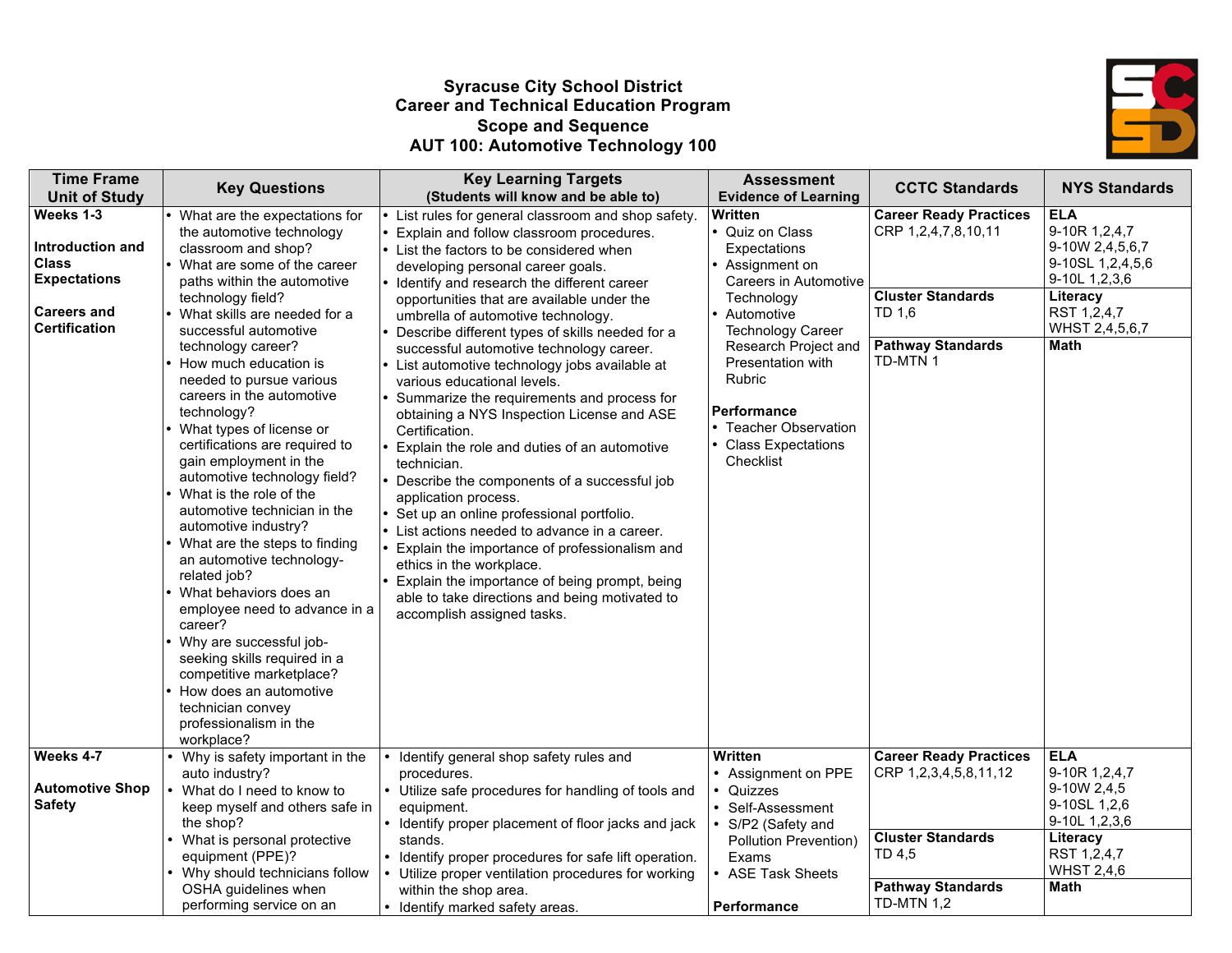| <b>Time Frame</b><br><b>Unit of Study</b>                     | <b>Key Questions</b>                                                                                                                                                                                                                                                                                                          | <b>Key Learning Targets</b><br>(Students will know and be able to)                                                                                                                                                                                                                                                                                                                                                                                                                                                                                                                                                                                                                                                                                                                                                                                                                                                                                                                                                                                                                     | <b>Assessment</b><br><b>Evidence of Learning</b>                                                                                                                                                                                                                                                                                                    | <b>CCTC Standards</b>                                                                                                                | <b>NYS Standards</b>                                                                                                                                                                |
|---------------------------------------------------------------|-------------------------------------------------------------------------------------------------------------------------------------------------------------------------------------------------------------------------------------------------------------------------------------------------------------------------------|----------------------------------------------------------------------------------------------------------------------------------------------------------------------------------------------------------------------------------------------------------------------------------------------------------------------------------------------------------------------------------------------------------------------------------------------------------------------------------------------------------------------------------------------------------------------------------------------------------------------------------------------------------------------------------------------------------------------------------------------------------------------------------------------------------------------------------------------------------------------------------------------------------------------------------------------------------------------------------------------------------------------------------------------------------------------------------------|-----------------------------------------------------------------------------------------------------------------------------------------------------------------------------------------------------------------------------------------------------------------------------------------------------------------------------------------------------|--------------------------------------------------------------------------------------------------------------------------------------|-------------------------------------------------------------------------------------------------------------------------------------------------------------------------------------|
|                                                               | automobile?<br>• What is a SDS and what<br>information does it contain?<br>• What are Right-to-Know<br>regulations?                                                                                                                                                                                                           | • Identify the location and the types of fire<br>extinguishers and other fire safety equipment.<br>Demonstrate knowledge of the procedures for<br>using fire extinguishers and other fire safety<br>equipment.<br>• Identify the location and use of eye wash<br>stations.<br>• Identify the location of the posted evacuation<br>routes.<br>Use required personal protective equipment<br>(PPE) including safety glasses, ear protection,<br>gloves, and shoes during shop activities.<br>• Identify and wear appropriate clothing for shop<br>activities.<br>Secure hair and jewelry for shop activities.<br>Demonstrate awareness of the safety aspects of<br>high voltage circuits (e.g., high intensity<br>discharge (HID) lamps, ignition systems and<br>injection systems).<br>Explain the role of OSHA in shop safety.<br>• Locate and demonstrate knowledge of safety<br>data sheets (SDS).<br>• Identify and practice safe use, storage, and<br>disposal of chemicals.<br>Summarize Right-to-Know regulations including<br>hazardous materials and blood-borne<br>pathogens. | <b>Safety Checklist</b><br><b>Procedure Checklist</b><br><b>Teacher Observation</b><br>• Teacher Checklist<br>• ASE Task Sheets                                                                                                                                                                                                                     |                                                                                                                                      |                                                                                                                                                                                     |
| <b>Weeks 8-10</b><br><b>Automotive Tools</b><br>and Equipment | • Why is it important to use the<br>correct tool for the application?<br>• Why is using a quality tool<br>important?<br>• What determines the<br>measurement system to be<br>used?<br>• Why is using precision<br>measurement tools an<br>important part of the<br>profession?<br>• Why is maintenance of tools<br>important? | • Identify hand and power tools and their usage in<br>automotive applications.<br>• List safety rules for hand and power tools.<br>Select the right tool for a given job.<br>Demonstrate safe handling and use of<br>appropriate tools.<br>• Identify standard and metric designation tools.<br>Demonstrate proper use of commonly used<br>measuring tools.<br>Demonstrate proper use of precision measuring<br>tools, including micrometers, dial-indicators, and<br>dial-calipers.<br>• Demonstrate proper cleaning, storage, and<br>maintenance of all tools and equipment.                                                                                                                                                                                                                                                                                                                                                                                                                                                                                                         | Written<br>• Review Assignments<br>on Technical<br>Vocabulary and<br>Industry Acronyms<br>Research Project and<br>Presentation on<br>Power Tool and<br><b>Equipment Safety</b><br>• Quizzes<br>• Self-Assessment<br>• ASE Task Sheets<br>Performance<br>• Safety Checklist<br>• Procedure Checklist<br>• Teacher Observation<br>• Teacher Checklist | <b>Career Ready Practices</b><br>CRP 1,2,3,4,7,8,11,12<br><b>Cluster Standards</b><br>TD 4,5<br><b>Pathway Standards</b><br>TD-MTN 1 | <b>ELA</b><br>9-10R 1,2,4,7<br>9-10W 2,4,5,6,7<br>9-10SL 1,2,4,5,6<br>9-10L 1,2,3,6<br>Literacy<br>RST 1,2,4,7<br>WHST 2,4,5,6,7<br><b>Math</b><br>$N-Q.A.1$<br>$N-Q.A.3$<br>7.EE.3 |
| <b>Weeks 11-12</b><br><b>Automotive</b>                       | • How is mathematics used in<br>the automotive industry?                                                                                                                                                                                                                                                                      | • Identify the practical applications of math in auto<br>repair and maintenance.                                                                                                                                                                                                                                                                                                                                                                                                                                                                                                                                                                                                                                                                                                                                                                                                                                                                                                                                                                                                       | • ASE Task Sheets<br>Written<br>• Assignments on                                                                                                                                                                                                                                                                                                    | <b>Career Ready Practices</b><br>CRP 1,2,4,8,11                                                                                      | <b>ELA</b><br>9-10R 1,2,4<br>9-10W 2,4,5                                                                                                                                            |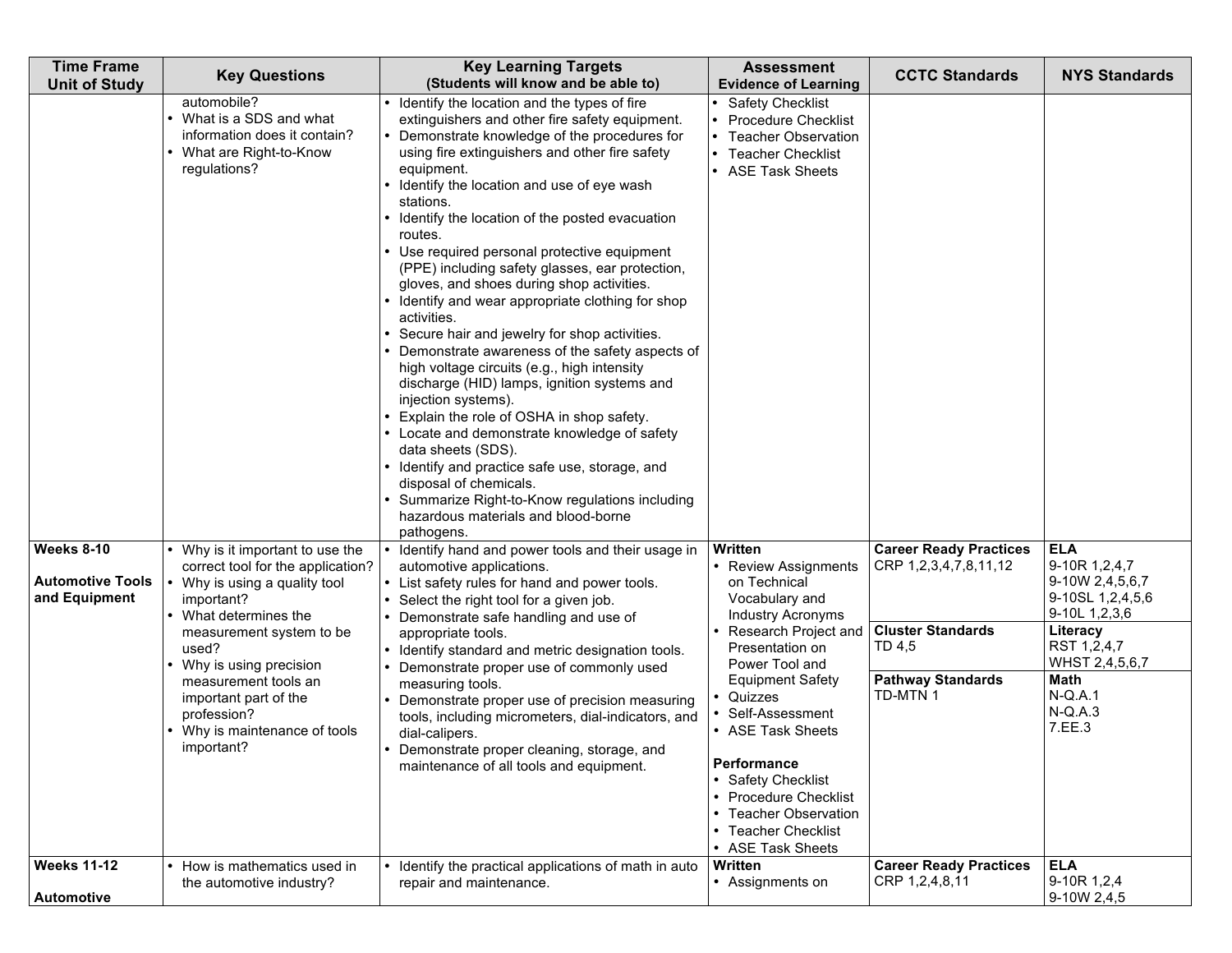| <b>Time Frame</b><br><b>Unit of Study</b>                                    | <b>Key Questions</b>                                                                                                                                                                                                                                                                                                                                                                                                                                                                                                                                                                                                               | <b>Key Learning Targets</b><br>(Students will know and be able to)                                                                                                                                                                                                                                                                                                                                                                                                                                                                                                                                                                                                                                                                                                                                                                                                                                                                                                                                                                                                                                    | <b>Assessment</b><br><b>Evidence of Learning</b>                                                                                                                                                                                                                                                                                                                                                                                             | <b>CCTC Standards</b>                                                                                                              | <b>NYS Standards</b>                                                                                                                                                                                                                            |
|------------------------------------------------------------------------------|------------------------------------------------------------------------------------------------------------------------------------------------------------------------------------------------------------------------------------------------------------------------------------------------------------------------------------------------------------------------------------------------------------------------------------------------------------------------------------------------------------------------------------------------------------------------------------------------------------------------------------|-------------------------------------------------------------------------------------------------------------------------------------------------------------------------------------------------------------------------------------------------------------------------------------------------------------------------------------------------------------------------------------------------------------------------------------------------------------------------------------------------------------------------------------------------------------------------------------------------------------------------------------------------------------------------------------------------------------------------------------------------------------------------------------------------------------------------------------------------------------------------------------------------------------------------------------------------------------------------------------------------------------------------------------------------------------------------------------------------------|----------------------------------------------------------------------------------------------------------------------------------------------------------------------------------------------------------------------------------------------------------------------------------------------------------------------------------------------------------------------------------------------------------------------------------------------|------------------------------------------------------------------------------------------------------------------------------------|-------------------------------------------------------------------------------------------------------------------------------------------------------------------------------------------------------------------------------------------------|
| <b>Mathematics and</b><br><b>Measurement</b>                                 | • What is the English system of<br>measurement?<br>• What is the relationship<br>between various English<br>system units of measurement?<br>• What is the metric system of<br>measurement?<br>• What is the relationship<br>between various metric system<br>units of measurement?<br>What common tools are used<br>for measurement in the<br>automotive industry?                                                                                                                                                                                                                                                                 | Demonstrate problem-solving techniques<br>involving whole numbers, fractions, and<br>decimals, using addition, subtraction,<br>multiplication, and division.<br>Demonstrate techniques for converting fractions<br>to decimals and decimals to fractions.<br>• Describe the English systems of measuring<br>length weight, and volume.<br>Describe the relationships between various<br>English system units of measurement.<br>Demonstrate problem-solving techniques for<br>various English system measuring problems.<br>Demonstrate measuring techniques using<br>common English system measuring tools.<br>• Describe the metric system of measuring length,<br>weight, and volume.<br>• Describe the relationships between various<br>metric system units of measurement.<br>• Demonstrate problem-solving techniques for<br>various metric system measuring problems.<br>• Demonstrate measuring techniques using<br>common metric system measuring tools.<br>Demonstrate problem-solving techniques using<br>percentages.<br>• Demonstrate techniques for reading and<br>interpreting graphs. | Mathematical<br>Operations and<br>Measurement<br>• Quizzes<br>Self-Assessment<br><b>Performance</b><br>• Measurement Task:<br><b>English and Metric</b><br>Measurement<br><b>Safety Checklist</b><br><b>Procedure Checklist</b><br><b>Teacher Observation</b><br>• Teacher Checklist                                                                                                                                                         | <b>Cluster Standards</b><br>TD <sub>2</sub><br><b>Pathway Standards</b><br>TD-MTN 1                                                | 9-10SL 1,2,6<br>9-10L 1,2,3,6<br>Literacy<br>RST 1,2,4<br>WHST 2,4<br>Math<br>6.NS.1<br>5.NF.1<br>5.NF.2<br>5.MD.1<br>$N-Q.1$<br>$N-Q.3$<br>$F-IF.4$<br>6.RP.3c<br>6.RP.3d                                                                      |
| <b>Weeks 13-18</b><br>Introduction to<br><b>Automotive</b><br><b>Systems</b> | • How do automotive systems<br>work together to keep a car<br>functioning well?<br>• How do different engines<br>components work?<br>• What is the difference between<br>a part, an assembly, and a<br>system?<br>• What is the function of the<br>vehicle's body and frame?<br>• How does the engine provide<br>power for propulsion and<br>electrical systems?<br>• How does the computer<br>system control various auto<br>assemblies?<br>• How does the fuel system<br>provide the correct mixture of<br>air and fuel to the engine?<br>• What is the importance of the<br>electrical system?<br>• What is the function of the | Demonstrate techniques for using a calculator.<br>Identify the operation and functions of<br>automotive systems and basic engine<br>components.<br>• Explain how automotive systems and basic<br>engine components relate to each other.<br>Explain the major events that have influenced<br>the development of the automobile during the<br>last 40 years.<br>Differentiate between an automotive part, an<br>assembly, and a system.<br>• Identify and describe primary parts and<br>assemblies within major automotive systems,<br>including frame, body, and chassis, fuel system,<br>engine, computer system, fuel system, electrical<br>system, cooling and lubrication systems, exhaust<br>and emission control systems, drive train<br>systems, suspension, steering, and brake<br>systems, and accessory and safety systems.<br>• Explain the electronic interaction of major<br>automotive systems or circuits.<br>• Describe and compare major automobile design<br>variations.                                                                                                            | Written<br>• Assignments on<br><b>Technical Vocabulary</b><br>and Industry<br>Acronyms<br><b>Automotive Systems</b><br><b>Identification Diagram</b><br>• Research Project and<br>Presentation on the<br>History of the<br>Automobile by<br>Decade<br>• Quizzes<br>• Self-Assessment<br>• ASE Task Sheets<br>Performance<br>• Safety Checklist<br>• Procedure Checklist<br>• Teacher Observation<br>• Teacher Checklist<br>• ASE Task Sheets | <b>Career Ready Practices</b><br>CRP 1,2,4,7,8,11,12<br><b>Cluster Standards</b><br>TD 2,5<br><b>Pathway Standards</b><br>TD-MTN 1 | <b>ELA</b><br>9-10R 1,2,4,5<br>9-10W 2,4,5,6,7<br>9-10SL 1,2,4,5,6<br>9-10L 1,2,3,6<br>Literacy<br>RST 1,2,4,<br>WHST 2,4,5,6,7<br>Math<br>6.G.2<br>6.RP.3d<br>7.RP.1<br>$N-Q.1$<br>$N-Q.3$<br>7.EE.3<br>A-REI.2<br>A-CED.4<br>5.NF.1<br>5.NF.2 |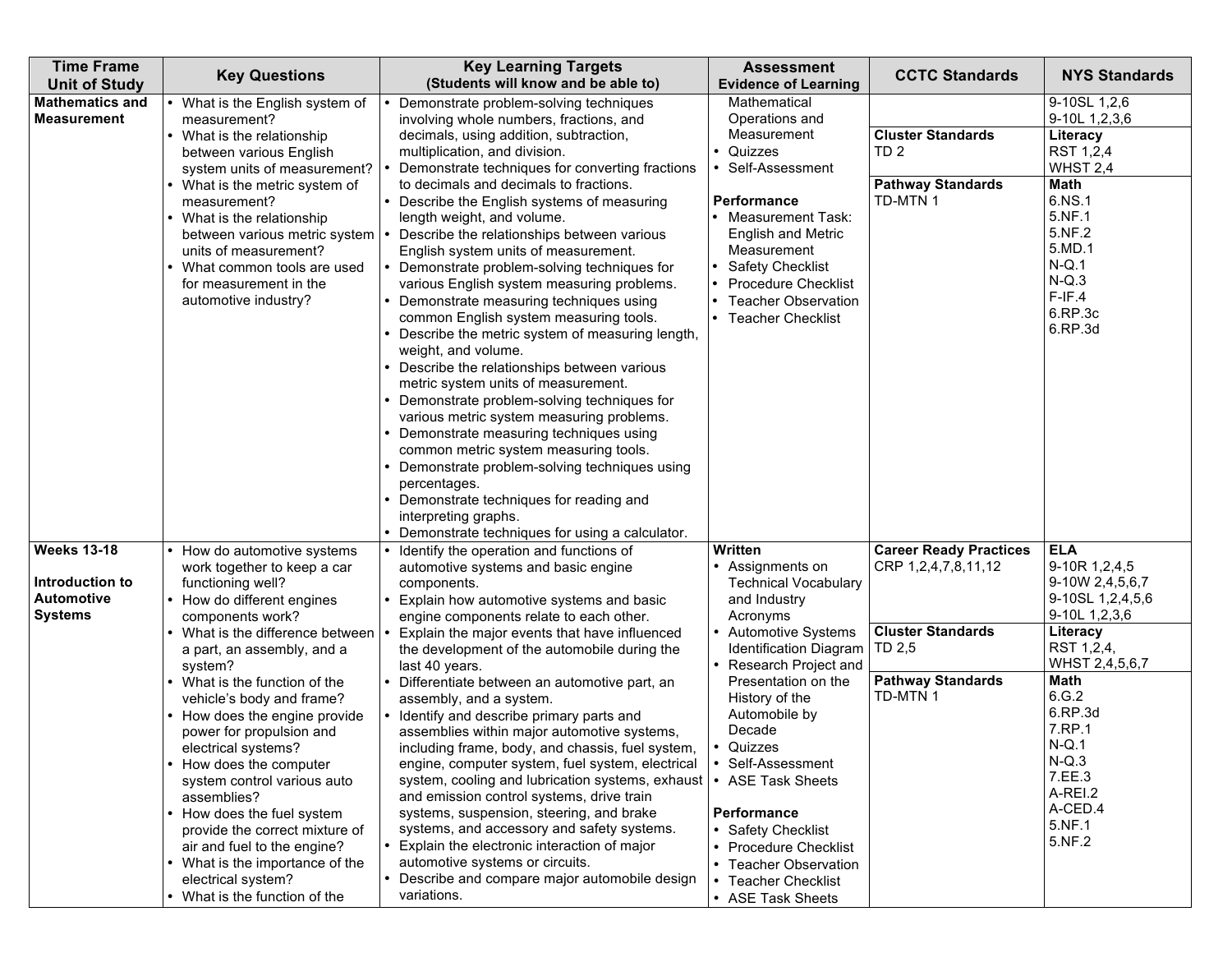| <b>Time Frame</b><br><b>Unit of Study</b>                                        | <b>Key Questions</b>                                                                                                                                                                                                                                                                                                                                                                                         | <b>Key Learning Targets</b><br>(Students will know and be able to)                                                                                                                                                                                                                                                                                                                                                                                                                                                                                                                                                                                                                                                                                                                                                                                                                                                                                                                                                                                                                                                                                                                                                                                                                                                                                                                             | <b>Assessment</b><br><b>Evidence of Learning</b>                                                                                                                                                                                                                                                                     | <b>CCTC Standards</b>                                                                                                              | <b>NYS Standards</b>                                                                                                                          |
|----------------------------------------------------------------------------------|--------------------------------------------------------------------------------------------------------------------------------------------------------------------------------------------------------------------------------------------------------------------------------------------------------------------------------------------------------------------------------------------------------------|------------------------------------------------------------------------------------------------------------------------------------------------------------------------------------------------------------------------------------------------------------------------------------------------------------------------------------------------------------------------------------------------------------------------------------------------------------------------------------------------------------------------------------------------------------------------------------------------------------------------------------------------------------------------------------------------------------------------------------------------------------------------------------------------------------------------------------------------------------------------------------------------------------------------------------------------------------------------------------------------------------------------------------------------------------------------------------------------------------------------------------------------------------------------------------------------------------------------------------------------------------------------------------------------------------------------------------------------------------------------------------------------|----------------------------------------------------------------------------------------------------------------------------------------------------------------------------------------------------------------------------------------------------------------------------------------------------------------------|------------------------------------------------------------------------------------------------------------------------------------|-----------------------------------------------------------------------------------------------------------------------------------------------|
|                                                                                  | cooling system?<br>• Why is the lubrication system<br>important?<br>• Why do modern cars have<br>emission control systems?<br>• What is the connection<br>between the drive train<br>systems, the engine, and the<br>drive wheels?<br>• How do suspension, steering,<br>and brake systems control<br>vehicle handling?<br>• What kinds of accessories and<br>safety systems are standard in<br>today's cars? | • Identify and locate the most important systems<br>used to operate both conventional and hybrid<br>passenger vehicles.<br>Explain how the body and frame support, stop,<br>and enclose a vehicle.<br>Explain how the engine provides power for both<br>propulsion and electrical systems.<br>Explain how the computer system uses<br>electronic and electrical devices to monitor and<br>control various auto assemblies.<br>Explain how the fuel system provides the correct<br>mixture of air and fuel for efficient and complete<br>combustion.<br>Explain the importance of the electrical systems<br>in operating the electrical-electronic circuits,<br>components, and devices.<br>Describe how the cooling system maintains a<br>constant operating temperature for improved<br>combustion efficiency.<br>Explain how the lubrication system reduces<br>friction between moving parts inside the engine.<br>Explain how the emission control systems<br>reduce air pollution produced by the vehicle.<br>Explain how the drive train systems transfer<br>turning force from the engine crankshaft and/or<br>the motor-generator to the drive wheels.<br>Describe how suspension, steering, and brake<br>systems support and control vehicle handling,<br>maneuvering, and deceleration.<br>Explain how current automotive accessory and<br>safety systems increase passenger comfort, |                                                                                                                                                                                                                                                                                                                      |                                                                                                                                    |                                                                                                                                               |
| <b>Weeks 19-20</b><br><b>Service</b><br>Information and<br><b>Service Orders</b> | • What information does a<br>service manual provide?<br>• What are the advantages of<br>using computer-based service<br>manuals?<br>• What kinds of information are<br>needed on a service order?                                                                                                                                                                                                            | safety, security, and convenience.<br>Describe and demonstrate how to use different<br>types of service manuals.<br>• Locate and use the service manual index and<br>contents sections.<br>Explain the different kinds of information and<br>illustrations used in a service manual.<br>• Describe the three basic types of troubleshooting<br>charts found in service manuals.<br>Explain and demonstrate how to use computer-<br>based service information.<br>• Describe the advantages of using computer-<br>based service information over service manuals<br>in finding technical information.<br>Describe the information needed on a service<br>order.<br>Demonstrate use of the three C's (concern,<br>cause, and correction).                                                                                                                                                                                                                                                                                                                                                                                                                                                                                                                                                                                                                                                        | Written<br>• Assignments on<br><b>Technical Vocabulary</b><br>and Industry<br>Acronyms<br>• Service Manual<br>Scavenger Hunt<br>• Quizzes<br>Self-Assessment<br>• ASE Task Sheets<br>Performance<br>• Safety Checklist<br>• Procedure Checklist<br>• Teacher Observation<br>• Teacher Checklist<br>• ASE Task Sheets | <b>Career Ready Practices</b><br>CRP 1,2,4,7,8,11,12<br><b>Cluster Standards</b><br>TD 2,5<br><b>Pathway Standards</b><br>TD-MTN 1 | <b>ELA</b><br>9-10R 1,2,4,5<br>9-10W 2,4,5<br>9-10SL 1,2,6<br>9-10L 1,2,3,6<br>Literacy<br>RST 1,2,4,7<br><b>WHST 2,4,7</b><br>Math<br>7.EE.3 |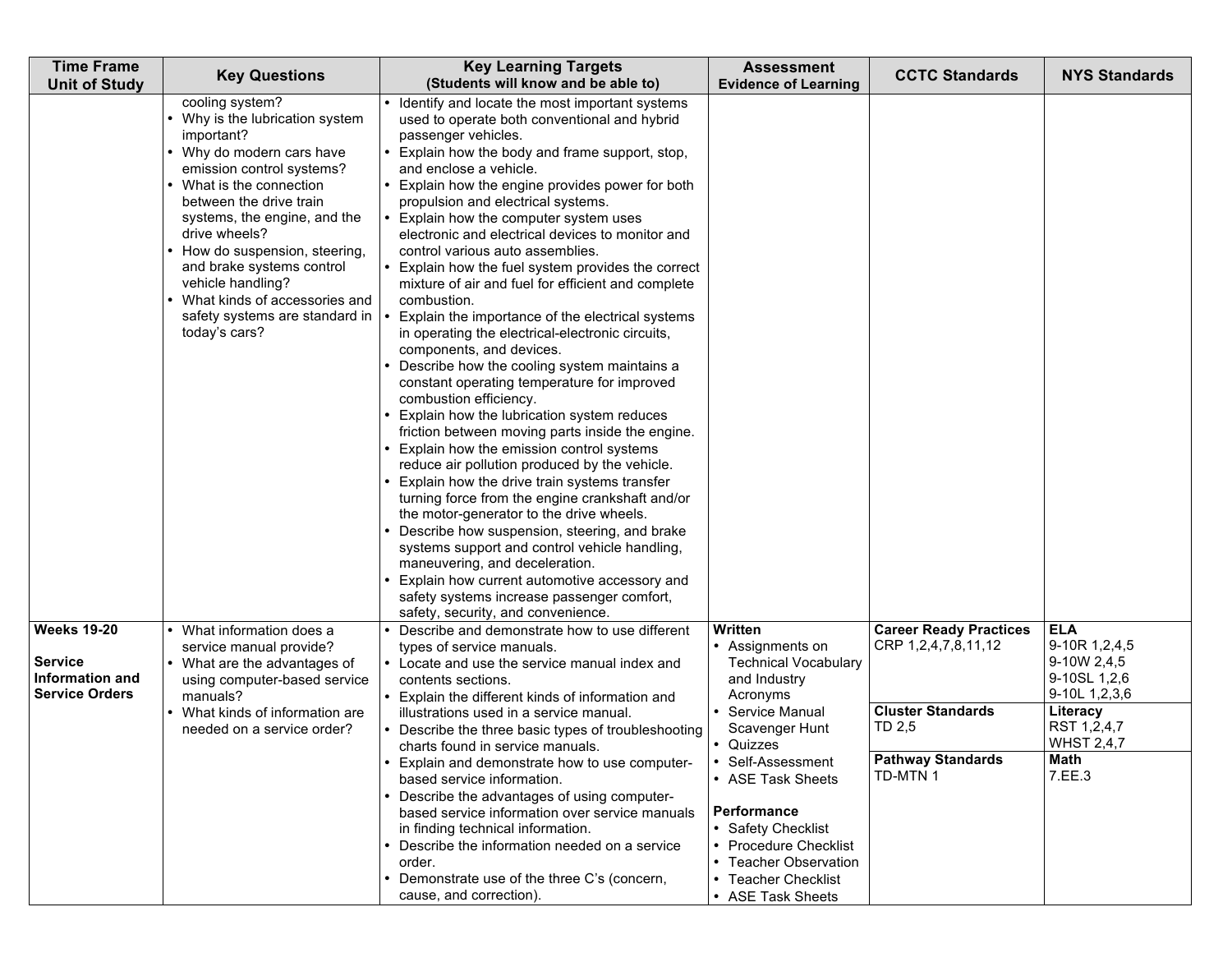| <b>Time Frame</b><br><b>Unit of Study</b>                                              | <b>Key Questions</b>                                                                                                                                                                                                                                                                                                                                                                                                         | <b>Key Learning Targets</b><br>(Students will know and be able to)                                                                                                                                                                                                                                                                                                                                                                                                                                                                                                                                                                                                                                                                                                                                                                                                                                                                                                                                                                                                                                     | <b>Assessment</b><br><b>Evidence of Learning</b>                                                                                                                                                                                                                                                                                 | <b>CCTC Standards</b>                                                                                                                  | <b>NYS Standards</b>                                                                                                                                                |
|----------------------------------------------------------------------------------------|------------------------------------------------------------------------------------------------------------------------------------------------------------------------------------------------------------------------------------------------------------------------------------------------------------------------------------------------------------------------------------------------------------------------------|--------------------------------------------------------------------------------------------------------------------------------------------------------------------------------------------------------------------------------------------------------------------------------------------------------------------------------------------------------------------------------------------------------------------------------------------------------------------------------------------------------------------------------------------------------------------------------------------------------------------------------------------------------------------------------------------------------------------------------------------------------------------------------------------------------------------------------------------------------------------------------------------------------------------------------------------------------------------------------------------------------------------------------------------------------------------------------------------------------|----------------------------------------------------------------------------------------------------------------------------------------------------------------------------------------------------------------------------------------------------------------------------------------------------------------------------------|----------------------------------------------------------------------------------------------------------------------------------------|---------------------------------------------------------------------------------------------------------------------------------------------------------------------|
|                                                                                        |                                                                                                                                                                                                                                                                                                                                                                                                                              | Complete a service order to include customer<br>information, vehicle identifying information,<br>customer concern, related service history, cause,<br>and correction.                                                                                                                                                                                                                                                                                                                                                                                                                                                                                                                                                                                                                                                                                                                                                                                                                                                                                                                                  |                                                                                                                                                                                                                                                                                                                                  |                                                                                                                                        |                                                                                                                                                                     |
| <b>Weeks 21-24</b><br>Fasteners,<br>Gaskets, Seals,<br>and Sealants                    | What kinds of fasteners are<br>used on today's vehicles?<br>• What is bolt size?<br>What is the difference between<br>a flat washer and a lock<br>washer?<br>What is tensile strength, or<br>grade of a fastener?<br>What are torque<br>specifications?<br>What is a bolt or nut tightening<br>sequence?<br>How is a thread repair insert<br>used?<br>What is the function of gaskets<br>and seals?                          | Explain how repair costs can be estimated.<br>Identify commonly used automotive fasteners,<br>including bolts, nuts, washers, and screws.<br>Define the terms bolt and nut.<br>List and explain the four basic dimensions of a<br>bolt.<br>Describe the difference between a flat washer<br>and a lock washer.<br>Explain tensile strength, or grade of a fastener.<br>Explain torque specifications and where to find<br>them.<br>Explain the sequence for tightening a bolt or nut.<br>Select and use fasteners properly.<br>Describe six ways to remove broken fasteners.<br>Describe the proper methods for repairing thread<br>damage.<br>Perform fastener and thread repair (e.g. remove<br>broken bolt, restore internal and external<br>threads, repair internal threads with thread<br>insert). P-1<br>Remove, select, and install gaskets, seals, and<br>sealants correctly.<br>Install engine covers using gaskets, seals, and<br>sealers as required. P-1<br>Describe five rules for working with seals.<br>Summarize safety rules relating to fasteners,<br>gaskets, seals, and sealants. | Written<br>• Assignments on<br><b>Technical Vocabulary</b><br>and Industry<br>Acronyms<br><b>Bolt Information</b><br>Diagram<br>• Quizzes<br>Self-Assessment<br>• ASE Task Sheets<br><b>Performance</b><br>• Safety Checklist<br>• Procedure Checklist<br>• Teacher Observation<br><b>Teacher Checklist</b><br>• ASE Task Sheets | <b>Career Ready Practices</b><br>CRP 1,2,4,7,8,11<br><b>Cluster Standards</b><br>TD 2.5<br><b>Pathway Standards</b><br>TD-MTN 1        | <b>ELA</b><br>9-10R 1,2,4,5<br>9-10W 2,4,5<br>9-10SL 1,2,6<br>9-10L 1,2,3,6<br>Literacy<br>RST 1,2,4,7<br><b>WHST 2,4,7</b><br>Math<br>7.EE.3<br>6.G.1<br>7.RP.2c   |
| <b>Weeks 25-32</b><br><b>Vehicle</b><br><b>Maintenance and</b><br><b>Fluid Service</b> | What is the importance of<br>preventive maintenance?<br>• How are preventive<br>maintenance procedures<br>determined for a particular<br>vehicle?<br>What is a service interval?<br>What kinds of fluids are<br>required for preventive<br>maintenance?<br>• What steps does lubrication<br>service typically involve?<br>• What are the steps in an oil<br>change?<br>What automotive items are<br>required to be recycled? | Explain the importance of preventive<br>maintenance and give examples.<br>Explain how the design of a vehicle determines<br>what preventive maintenance procedures must<br>be followed.<br>Explain how a vehicle and its systems can be<br>defined by deciphering its VIN.<br>Explain what a service interval is and where to<br>find that information for a specific vehicle.<br>Research vehicle service information, including<br>fluid type, vehicle service history, service<br>precautions, and technical service bulletins. P-1<br>Describe six general inspection points that<br>should be checked during vehicle maintenance.<br>• List and explain the use of five different<br>lubricants.<br>Describe the differences between the fluids<br>required for preventive maintenance and how to                                                                                                                                                                                                                                                                                                 | Written<br>• Assignments on<br><b>Technical Vocabulary</b><br>and Industry<br>Acronyms<br>Chart of Fluid Types<br>Quizzes<br>Self-Assessment<br>ASE Task Sheets<br><b>Performance</b><br>• Safety Checklist<br>• Procedure Checklist<br>• Teacher Observation<br>• Teacher Checklist<br>• ASE Task Sheets                        | <b>Career Ready Practices</b><br>CRP 1,2,3,4,5,7,8,11,12<br><b>Cluster Standards</b><br>TD 2,5<br><b>Pathway Standards</b><br>TD-MTN 1 | <b>ELA</b><br>9-10R 1, 2, 4, 5<br>9-10W 2,4,5<br>9-10SL 1,2,6<br>9-10L 1,2,3,6<br>Literacy<br>RST 1,2,4,7<br><b>WHST 2,4,7</b><br><b>Math</b><br>$N-Q.1$<br>$N-Q.3$ |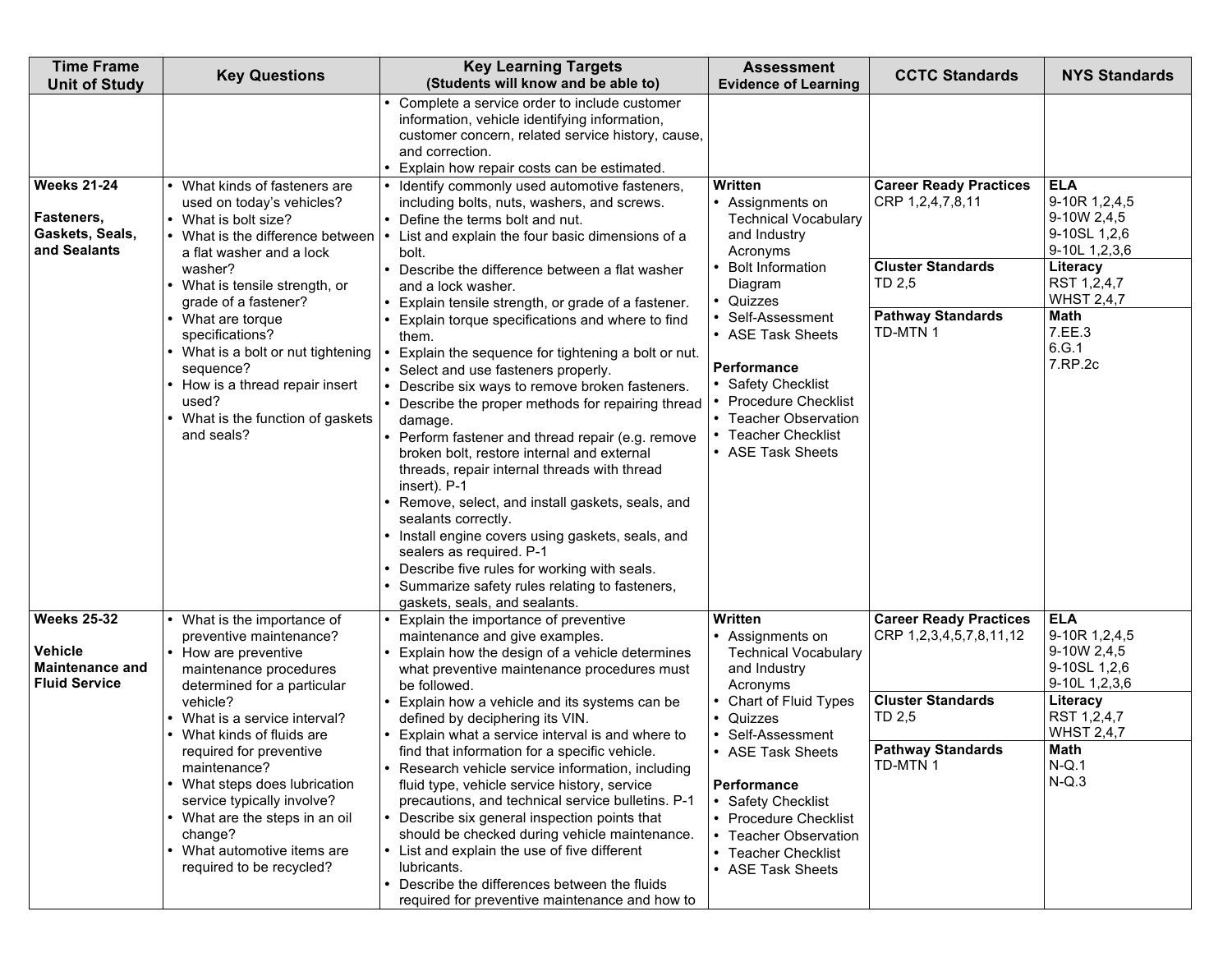| <b>Time Frame</b>                    | <b>Key Questions</b>                                            | <b>Key Learning Targets</b>                                                                                                                                                                                                                                                                                                                                                                                                                                                                                                                                                                                                                                                                                                                                                                                                                                                                                                                                                                                                                                                                                                                                                                                                                                                                                                                                                                                                                                                                                                                                                                                                                                                                                                                                                                                                                                                                                                                              | <b>Assessment</b>                           | <b>CCTC Standards</b>                                  | <b>NYS Standards</b>                                 |
|--------------------------------------|-----------------------------------------------------------------|----------------------------------------------------------------------------------------------------------------------------------------------------------------------------------------------------------------------------------------------------------------------------------------------------------------------------------------------------------------------------------------------------------------------------------------------------------------------------------------------------------------------------------------------------------------------------------------------------------------------------------------------------------------------------------------------------------------------------------------------------------------------------------------------------------------------------------------------------------------------------------------------------------------------------------------------------------------------------------------------------------------------------------------------------------------------------------------------------------------------------------------------------------------------------------------------------------------------------------------------------------------------------------------------------------------------------------------------------------------------------------------------------------------------------------------------------------------------------------------------------------------------------------------------------------------------------------------------------------------------------------------------------------------------------------------------------------------------------------------------------------------------------------------------------------------------------------------------------------------------------------------------------------------------------------------------------------|---------------------------------------------|--------------------------------------------------------|------------------------------------------------------|
| <b>Unit of Study</b>                 |                                                                 | (Students will know and be able to)<br>select the correct one for a particular vehicle.<br>Describe how to check a car's fluid levels and<br>locate fluid leaks, including engine oil, engine<br>coolant, power steering fluid, transmission fluid,<br>brake fluid, and battery condition.<br>Describe how to replace engine oil and oil filter.<br>Perform engine oil and filter change; use proper<br>fluid type per manufacturer specification; reset<br>maintenance reminder as required. P-1<br>Check fluid level in a transmission or a transaxle<br>equipped with a dip-stick. P-1<br>• Check fluid level in a transmission or a transaxle<br>not equipped with a dip-stick. P-1<br>• Check transmission fluid condition; check for<br>leaks. P-2<br>Inspect transmission for leakage at external<br>seals, gaskets, and bushings. P-1<br>Drain and replace transmission fluid and filter(s);<br>use proper fluid type per manufacturer<br>specification. P-1<br>Identify components of the lubrication and<br>cooling systems. P-1<br>Inspect engine assembly for fuel, oil, coolant,<br>and other leaks; determine necessary action. P-1<br>Perform cooling system pressure and dye tests<br>to identify leaks; check coolant condition and<br>level; inspect and test radiator, pressure cap,<br>coolant recovery tank, and heater core and<br>galley plugs; determine necessary action. P-1<br>Inspect and test coolant; drain and recover<br>coolant; flush and refill cooling system; use<br>proper fluid type per manufacturer specification;<br>bleed air as required. P-1<br>Inspect, replace, and adjust drive belts,<br>tensioners, and pulleys; check pulley and belt<br>alignment. P-1<br>Remove, inspect, and replace thermostat and<br>gasket/seal. P-1<br>Inspect power steering fluid level and condition.<br>$P-1$<br>Inspect for power steering fluid leakage. P-1<br>• List four automotive items that should be<br>recycled. | <b>Evidence of Learning</b>                 |                                                        |                                                      |
|                                      |                                                                 | • Demonstrate safe practices while working with<br>vehicle fluids.                                                                                                                                                                                                                                                                                                                                                                                                                                                                                                                                                                                                                                                                                                                                                                                                                                                                                                                                                                                                                                                                                                                                                                                                                                                                                                                                                                                                                                                                                                                                                                                                                                                                                                                                                                                                                                                                                       |                                             |                                                        |                                                      |
| <b>Weeks 33-37</b>                   | • How do tires and wheels affect<br>the operation of a vehicle? | Describe different types of tire construction and<br>identify tire markings.                                                                                                                                                                                                                                                                                                                                                                                                                                                                                                                                                                                                                                                                                                                                                                                                                                                                                                                                                                                                                                                                                                                                                                                                                                                                                                                                                                                                                                                                                                                                                                                                                                                                                                                                                                                                                                                                             | Written<br>• Assignments on                 | <b>Career Ready Practices</b><br>CRP 1,2,3,4,7,8,11,12 | <b>ELA</b><br>9-10R 1,2,4,5                          |
| Tire, Wheels, and<br><b>Bearings</b> | How can tire wear patterns<br>indicate tire problems?           | Identify the parts of a tire and wheel assembly.<br>Describe different methods of tire construction.                                                                                                                                                                                                                                                                                                                                                                                                                                                                                                                                                                                                                                                                                                                                                                                                                                                                                                                                                                                                                                                                                                                                                                                                                                                                                                                                                                                                                                                                                                                                                                                                                                                                                                                                                                                                                                                     | <b>Technical Vocabulary</b><br>and Industry |                                                        | 9-10W 2,4,5,6,7<br>9-10SL 1,2,4,5,6<br>9-10L 1,2,3,6 |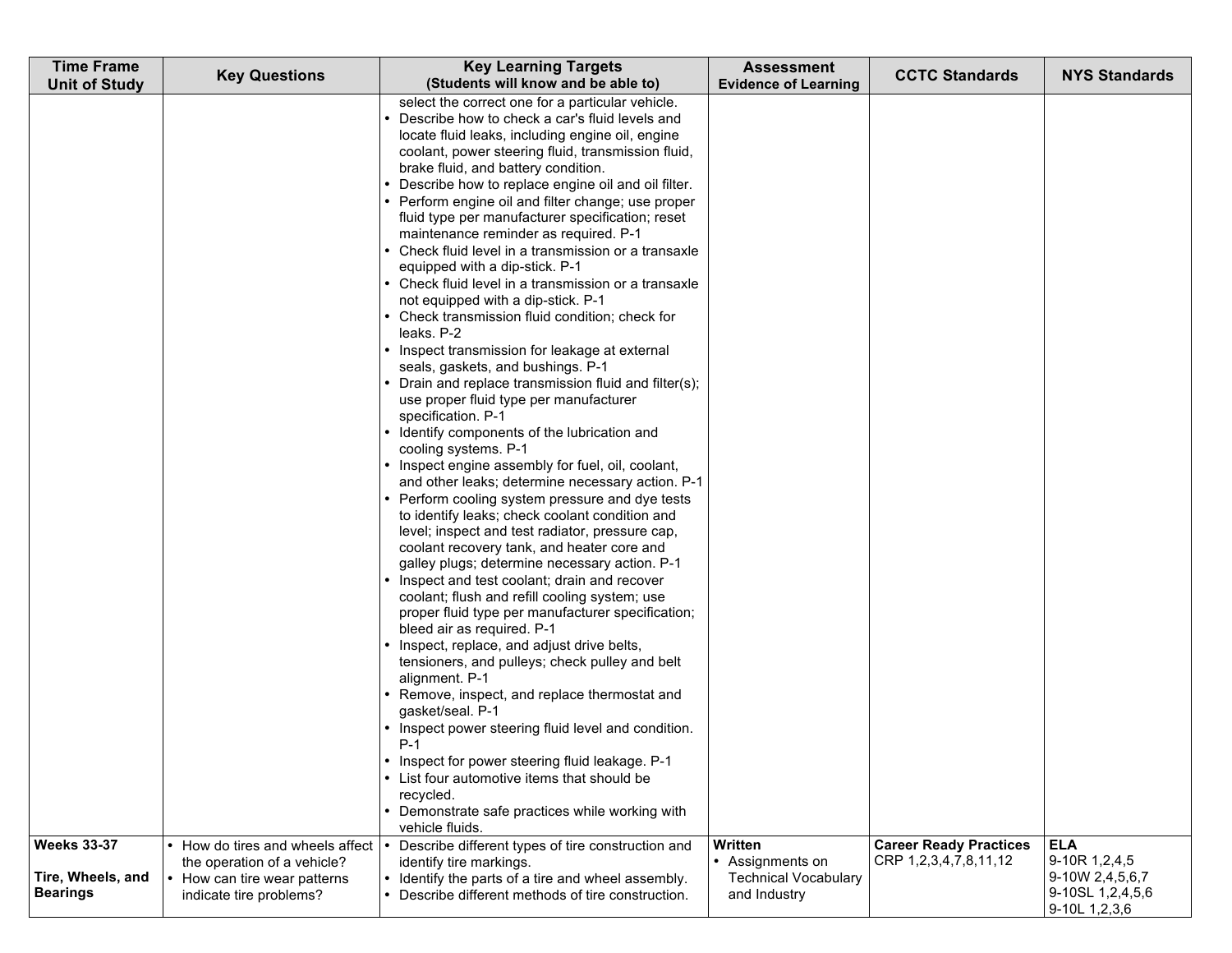| <b>Time Frame</b><br><b>Unit of Study</b>                                                                                 | <b>Key Questions</b>                                                                                                                                                                                                                                                                                                                                                                          | <b>Key Learning Targets</b><br>(Students will know and be able to)                                                                                                                                                                                                                                                                                                                                                                                                                                                                                                                                                                                                                                                                                                  | <b>Assessment</b><br><b>Evidence of Learning</b>                                                                                                                                                                                                                                                                        | <b>CCTC Standards</b>                                                                                                                          | <b>NYS Standards</b>                                                                                                                           |
|---------------------------------------------------------------------------------------------------------------------------|-----------------------------------------------------------------------------------------------------------------------------------------------------------------------------------------------------------------------------------------------------------------------------------------------------------------------------------------------------------------------------------------------|---------------------------------------------------------------------------------------------------------------------------------------------------------------------------------------------------------------------------------------------------------------------------------------------------------------------------------------------------------------------------------------------------------------------------------------------------------------------------------------------------------------------------------------------------------------------------------------------------------------------------------------------------------------------------------------------------------------------------------------------------------------------|-------------------------------------------------------------------------------------------------------------------------------------------------------------------------------------------------------------------------------------------------------------------------------------------------------------------------|------------------------------------------------------------------------------------------------------------------------------------------------|------------------------------------------------------------------------------------------------------------------------------------------------|
|                                                                                                                           | Where is information on tire-<br>pressure specifications found?<br>What might happen if tires are                                                                                                                                                                                                                                                                                             | Explain types and sizes of tires.<br>Describe tire ratings and designations.<br>Describe different types of wheels.                                                                                                                                                                                                                                                                                                                                                                                                                                                                                                                                                                                                                                                 | Acronyms<br>• Tire Specifications<br>Diagram                                                                                                                                                                                                                                                                            | <b>Cluster Standards</b><br>TD 2,5                                                                                                             | Literacy<br>RST 1,2,4,7<br>WHST 2,4,5,6,7                                                                                                      |
|                                                                                                                           | not rotated at manufacturer<br>recommended intervals?<br>• What is the difference between<br>static and dynamic balance?<br>What is a tire-pressure<br>monitoring system (TPMS)<br>sensor?<br>What precautions should be<br>taken when dismounting<br>TPMS tires?<br>What is the difference between<br>air loss from the tire and air<br>loss from the wheel?<br>• How can tires be repaired? | Inspect tire condition; identify wear patterns;<br>check for correct size, application (load and<br>speed ratings), and air pressure as listed on the<br>tire information placard/label. P-1<br>Rotate tires according to manufacturer's<br>recommendations including vehicles equipped<br>with TPMS. P-1<br>Dismount, inspect, and remount tire on wheel;<br>balance wheel and tire assembly. P-1<br>• Dismount, inspect, and remount tire on wheel<br>equipped with TPMS sensor. P-1<br>Inspect tire and wheel assembly for air loss;<br>determine necessary action. P-1<br>Repair tire following vehicle manufacturer<br>approved procedure. P-1<br>• Identify indirect and direct TPMS; calibrate<br>system; verify operation of instrument panel<br>lamps. P-1 | • Tire Research Project   Pathway Standards<br>and Presentation<br>• Quizzes<br>• Self-Assessment<br>• ASE Task Sheets<br><b>Performance</b><br>• Safety Checklist<br>• Procedure Checklist<br>• Teacher Observation<br>• Teacher Checklist<br>• ASE Task Sheets                                                        | TD-MTN 1                                                                                                                                       | Math<br>7.EE.3<br>7.RP.1                                                                                                                       |
| <b>Weeks 38-40</b><br><b>Review and</b><br><b>Preparation for</b><br><b>Certification and</b><br><b>Final Examination</b> | What were the main learning<br>goals for this past year in<br>automotive technology?                                                                                                                                                                                                                                                                                                          | Review knowledge and skills from the year in<br>preparation for ASE Certification and Final<br>Examination.<br>Complete the written and performance<br>assessments demonstrating a thorough<br>knowledge of automotive technology.                                                                                                                                                                                                                                                                                                                                                                                                                                                                                                                                  | Written<br>• Review Assignments<br>on Technical<br>Vocabulary and<br><b>Industry Acronyms</b><br><b>Review Quizzes</b><br>Self-Assessment<br>• ASE Certification<br>Exams<br>Performance<br>• Safety Checklist<br>• Procedure Checklist<br>• Teacher Observation<br>• Teacher Checklist<br>• ASE Certification<br>Exams | <b>Career Ready Practices</b><br>CRP 1,2,4,6,7,11<br><b>Cluster Standards</b><br>TD 1,2,4,5,6<br><b>Pathway Standards</b><br><b>TD-MTN 1,2</b> | <b>ELA</b><br>9-10R 1,2,4,5<br>9-10W 2,4,5<br>9-10SL 1,2,6<br>9-10L 1,2,3,6<br>Literacy<br>RST 1,2,4,5,6,7<br><b>WHST 2,4,7</b><br><b>Math</b> |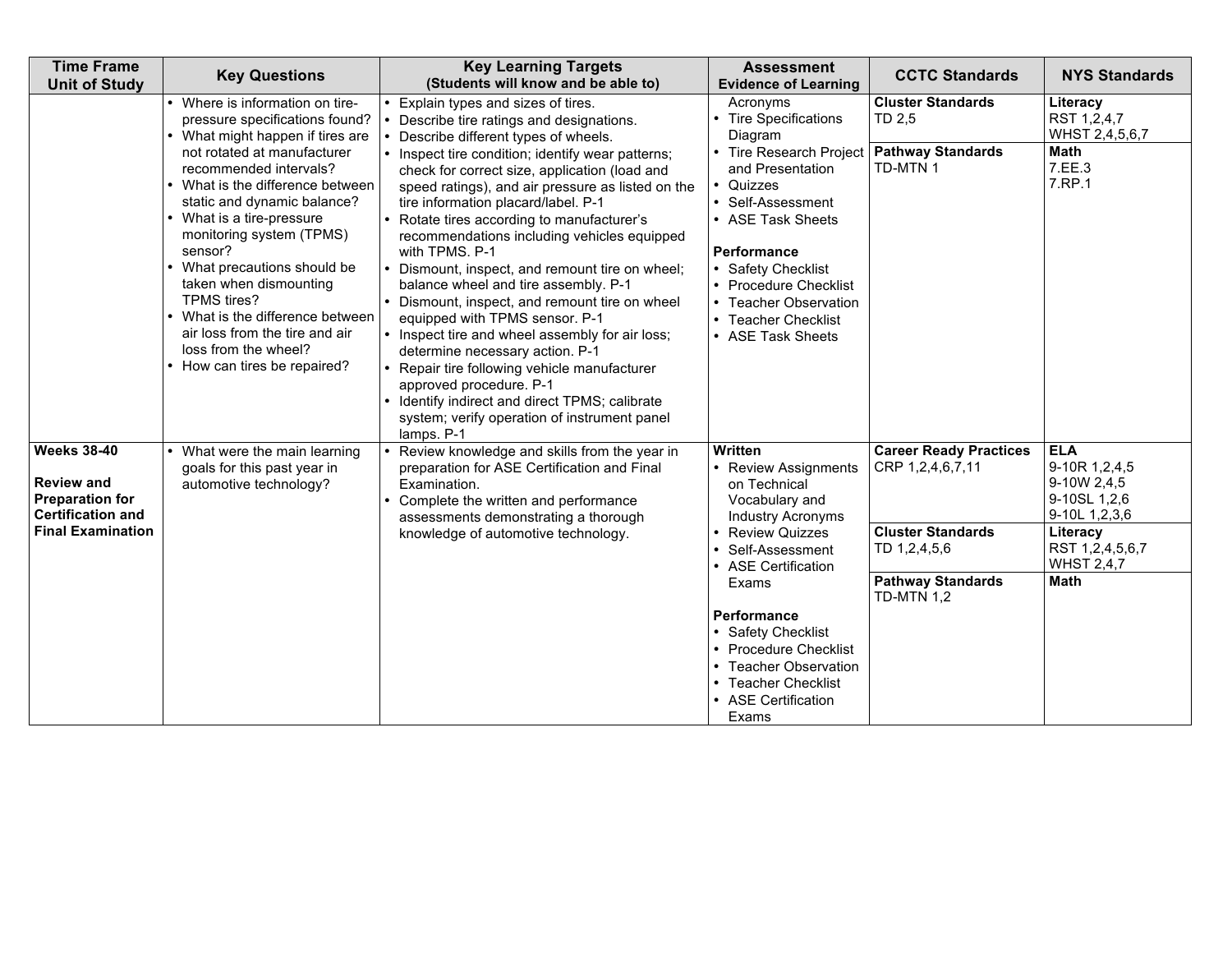# **Syracuse City School District Career and Technical Education Program Course Syllabus AUT 200: Automotive Technology 200**



# **Program Overview**

Automotive Technology is a four-year pathway designed to provide students with basic mechanical knowledge and skills. As an Automotive Service Excellence (ASE) program certified by the National Automotive Technicians Education Foundation (NATEF), students gain knowledge and skills through a combination of theoretical study and hands-on lab work, including brake systems, engine performance diagnosis, suspension and steering, electronic control systems, and on-board computerized engine control systems diagnosis on automobiles and light trucks. This program is the first step in preparing an individual for a career in the technical repair field. Over the course of the program, students will work on skills to help them obtain their New York State Inspection License post-graduation. They will also be provided with internship experiences to apply and improve their knowledge and skills. Students can earn a Career and Technical Endorsement on their diplomas by successfully passing a written and performancebased assessment. Students also have the opportunity to participate in the industry-standard ASE NATEF technical assessments for Maintenance and Light Repair (MLR), as well as optional NATEF assessments for additional certifications.

#### **Course Description**

This course is the second in the four-year Automotive Technology pathway. Students will continue to explore the career options available in the Automotive Technology field as well as the requirements for work as a professional service technician and develop personal short and longterm goals for professional growth. The course emphasizes safety in the operation and repair of the automotive steering, suspension, and brake systems. Classroom and shop activities simulate automotive service industry operations through the use of training aids and shop vehicles. Completion of the course will give students the basic skills for the maintenance, and repair of automotive steering, suspension and brake systems and will prepare students for AUT 300: Automotive Technology 300.

#### **Pre-Requisites**

AUT 100: Automotive Technology 100

#### **Course Objectives**

Upon successful completion of this course, students will:

- 1. Develop a career plan based on aptitudes and interests.
- 2. Demonstrate the importance of personal and workplace safety.
- 3. Use automotive mathematics and measurements.
- 4. Use automotive service information.
- 5. Develop and improve skills working on automotive steering, suspension, and brake systems.
- 6. Understand wheel and wheel bearing fundamentals.
- 7. Perform automotive alignments.
- 8. Prepare for ASE steering and suspension and ASE brake certifications.

#### **Integrated Academics**

N/A

#### **Equipment and Supplies**

- **School will provide:** Textbook, up-to-date automotive shop tools, supplies and safety equipment.
- **Student will provide:** Leather work boots or shoes (steel/composite toe preferred), and long work pants with no holes that cover the top of the shoe or boot.

#### **Textbook**

Duffy, James E. *Modern Automotive Technology, 8th Edition*. Tinley Park, IL: Goodheart-Willcox Co. Inc., 2014.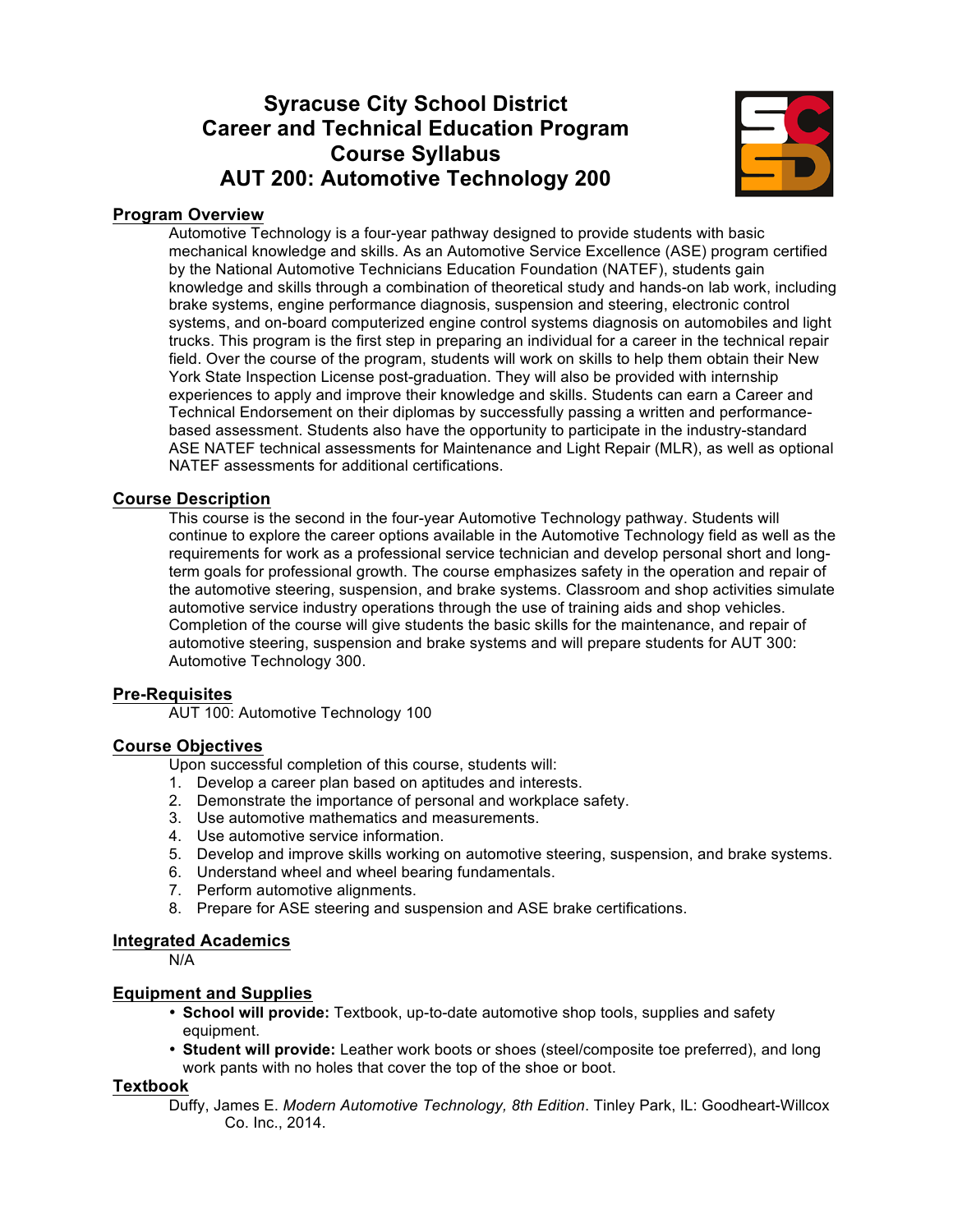# **Grading**

- 20% Daily Grade (punctuality, preparedness, participation, and behavior)<br>20% Quizzes
- 20% Quizzes
- 20% Tests<br>40% Quality
- Quality of Hands-On Work

#### **Additional Course Policies**

N/A

## **Course Calendar**

| Quarter      | <b>Units of Study</b>                                                                                                                                                                                                                               |
|--------------|-----------------------------------------------------------------------------------------------------------------------------------------------------------------------------------------------------------------------------------------------------|
| 1            | <b>Class Expectations</b><br>Careers and Certification<br><b>Safety Review</b><br><b>Steering and Suspension</b><br>o Basic Steering and Suspension Systems<br><b>Steering Systems</b>                                                              |
| $\mathbf{2}$ | <b>Steering and Suspension</b><br>○ Suspension Systems<br><b>Wheel Alignment</b><br>$\circ$                                                                                                                                                         |
| 3            | <b>Brakes</b><br>○ Basic Braking Systems<br><b>Hydraulic System</b><br>Drum Brakes                                                                                                                                                                  |
| 4            | • Brakes<br>⊙ Disc Brakes<br>○ Power Assist Units<br>Related Systems - Wheel Bearings, Parking Brakes, Electrical<br>Electronic Brakes and Traction and Stability Control Systems<br>Review and Preparation for Certification and Final Examination |

NOTE: This curriculum is aligned to the 2017 NATEF MLR (Maintenance and Light Repair) Task List as indicated by the Priority Task designation:

P-1 – 95% of the items from the MLR Task List are taught in the curriculum.

P-2 – 80% of the items from the MLR Task List are taught in the curriculum.

P-3 – 50% of the items from the MLR Task List are taught in the curriculum.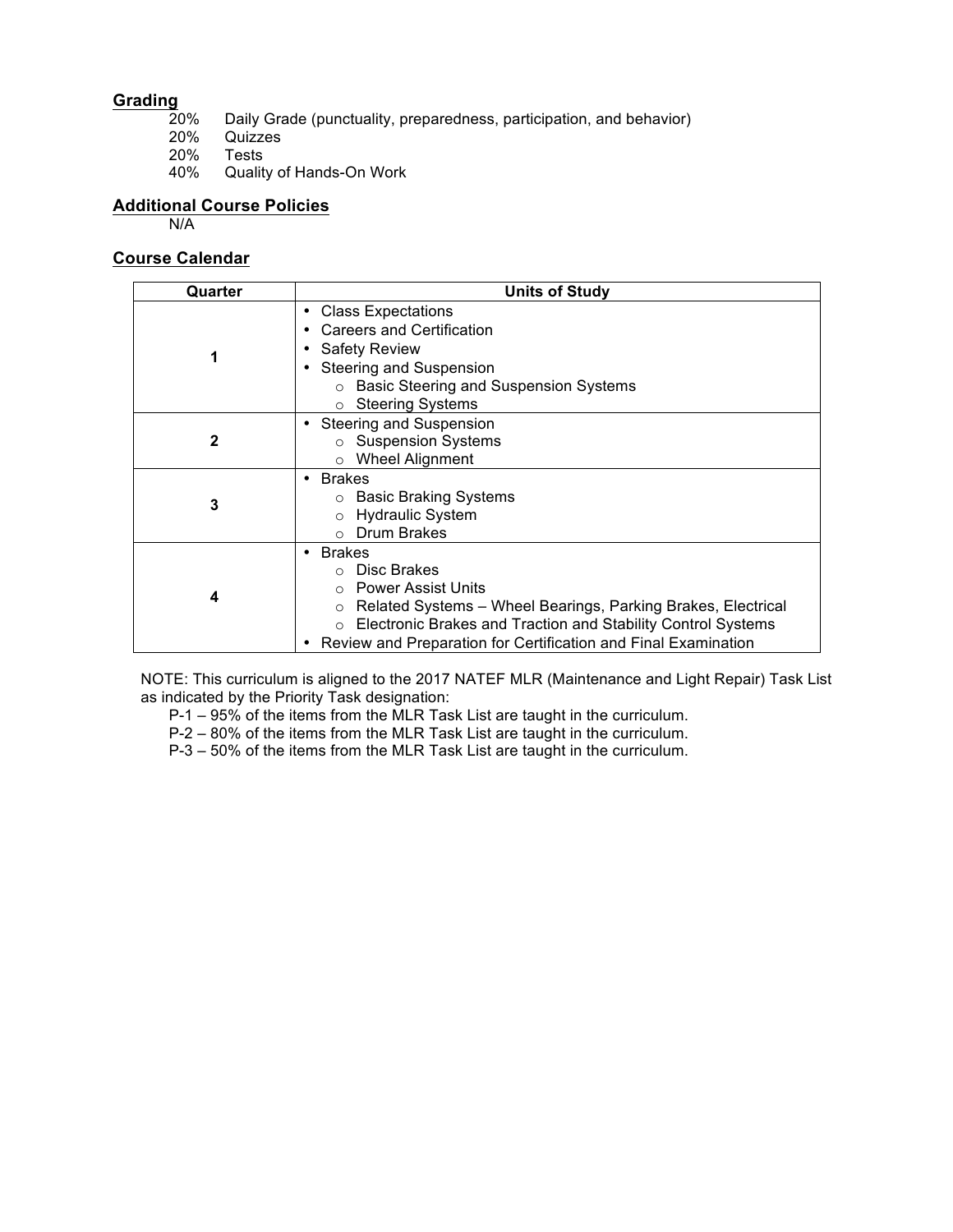# **Syracuse City School District Career and Technical Education Program Course Syllabus AUT 300: Automotive Technology 300**



# **Program Overview**

Automotive Technology is a four-year pathway designed to provide students with basic mechanical knowledge and skills. As an Automotive Service Excellence (ASE) program certified by the National Automotive Technicians Education Foundation (NATEF), students gain knowledge and skills through a combination of theoretical study and hands-on lab work, including brake systems, engine performance diagnosis, suspension and steering, electronic control systems, and on-board computerized engine control systems diagnosis on automobiles and light trucks. This program is the first step in preparing an individual for a career in the technical repair field. Over the course of the program, students will work on skills to help them obtain their New York State Inspection License post-graduation. They will also be provided with internship experiences to apply and improve their knowledge and skills. Students can earn a Career and Technical Endorsement on their diplomas by successfully passing a written and performancebased assessment. Students also have the opportunity to participate in the industry-standard ASE NATEF technical assessments for Maintenance and Light Repair (MLR), as well as optional NATEF assessments for additional certifications.

#### **Course Description**

This course is the third in of the four-year Automotive Technology pathway. Students will explore automotive electrical theory, diagnosis, and repair. Students will also complete the OSHA 10-hour course training leading to OSHA general certification. Classroom and shop activities simulate automotive service industry operations through the use of training aids and shop vehicles. The course also emphasizes job readiness through student participation in job shadowing opportunities. Students will be assessed through the NOCTI Written and Performance Assessments and will have an opportunity to take the tests for ASE certification in Automotive Electrical. Completion of the course will give students the basic knowledge and skills for the operation, maintenance, and repair of automotive electrical, and engine performance systems and prepare students for AUT 400: Automotive Technology 400.

#### **Pre-Requisites**

AUT 100: Automotive Technology 100 AUT 200: Automotive Technology 200

#### **Course Objectives**

Upon successful completion of this course, students will

- 1. Develop and improve skills working on automotive electrical diagnosis and repair.
- 2. Develop and improve skills working on automotive engine performance diagnosis and repair.
- 3. Use automotive measurements and calculations.
- 4. Use automotive service information.
- 5. Demonstrate the importance of career readiness.
- 6. Apply knowledge and skills in a work-based job shadow experience.
- 7. Prepare for ASE certification in Automotive Electrical and Automotive Engine Performance.
- 8. Continue to prepare for NYS Inspection certification.

#### **Integrated Academics**

1 CTE Integrated Math Credit

#### **Equipment and Supplies**

- **School will provide:** Required and up to date automotive shop equipment and supplies.
- **Student will provide:** Leather work boots or shoes (steel/composite toe preferred), and long work pants with no holes that cover the top of the shoe or boot.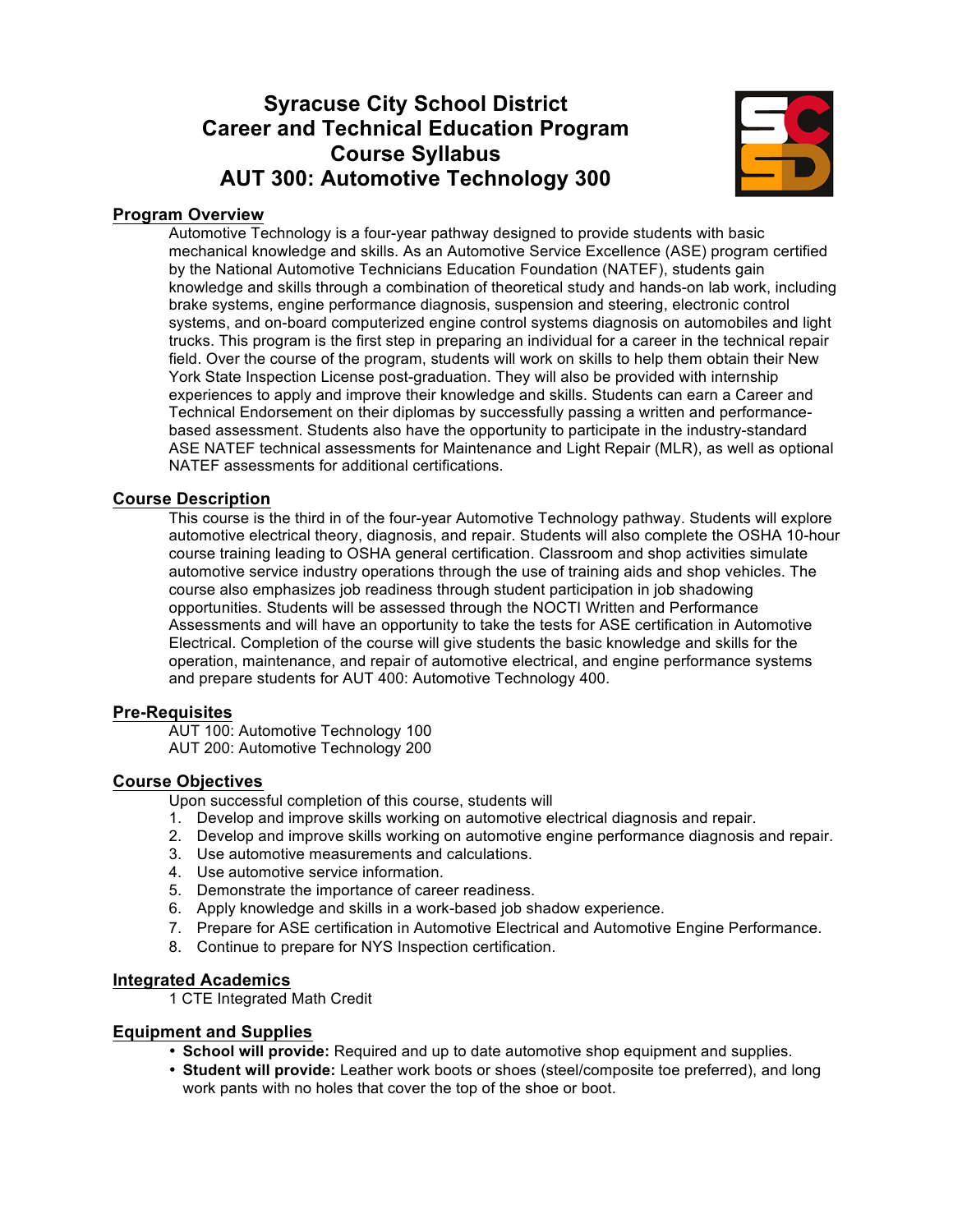# **Textbook**

Duffy, James E. *Modern Automotive Technology, 8th Edition*. Tinley Park, IL: Goodheart-Willcox Co. Inc., 2014.

# **Grading**

- 40% Daily Grade (punctuality, preparedness, willingness to learn, and behavior)
- 10% Quizzes<br>10% Tests
- 10% Tests<br>40% Quality

Quality of Work

#### **Additional Course Policies**

N/A

### **Course Calendar**

| Quarter      | <b>Units of Study</b>                                                                                                                                                                         |
|--------------|-----------------------------------------------------------------------------------------------------------------------------------------------------------------------------------------------|
|              | <b>Class Expectations</b><br>$\bullet$<br>Careers and Certification<br><b>Safety Review</b><br><b>OSHA Training</b><br>Drive Train and Axle Technology                                        |
| $\mathbf{2}$ | Electrical<br>٠<br>○ Basic Electrical Systems<br>○ Battery Service                                                                                                                            |
| 3            | Electrical<br>٠<br>○ Starting System<br><b>Charging System</b><br>$\circ$                                                                                                                     |
| 4            | Electrical: Lighting, Instrument Cluster, Driver Information, And Body<br>٠<br><b>Electrical Systems</b><br>Job Shadow<br>٠<br>Review and Preparation for Certification and Final Examination |

NOTE: This curriculum is aligned to the 2017 NATEF MLR (Maintenance and Light Repair) Task List as indicated by the Priority Task designation:

P-1 – 95% of the items from the MLR Task List are taught in the curriculum.

P-2 – 80% of the items from the MLR Task List are taught in the curriculum.

P-3 – 50% of the items from the MLR Task List are taught in the curriculum.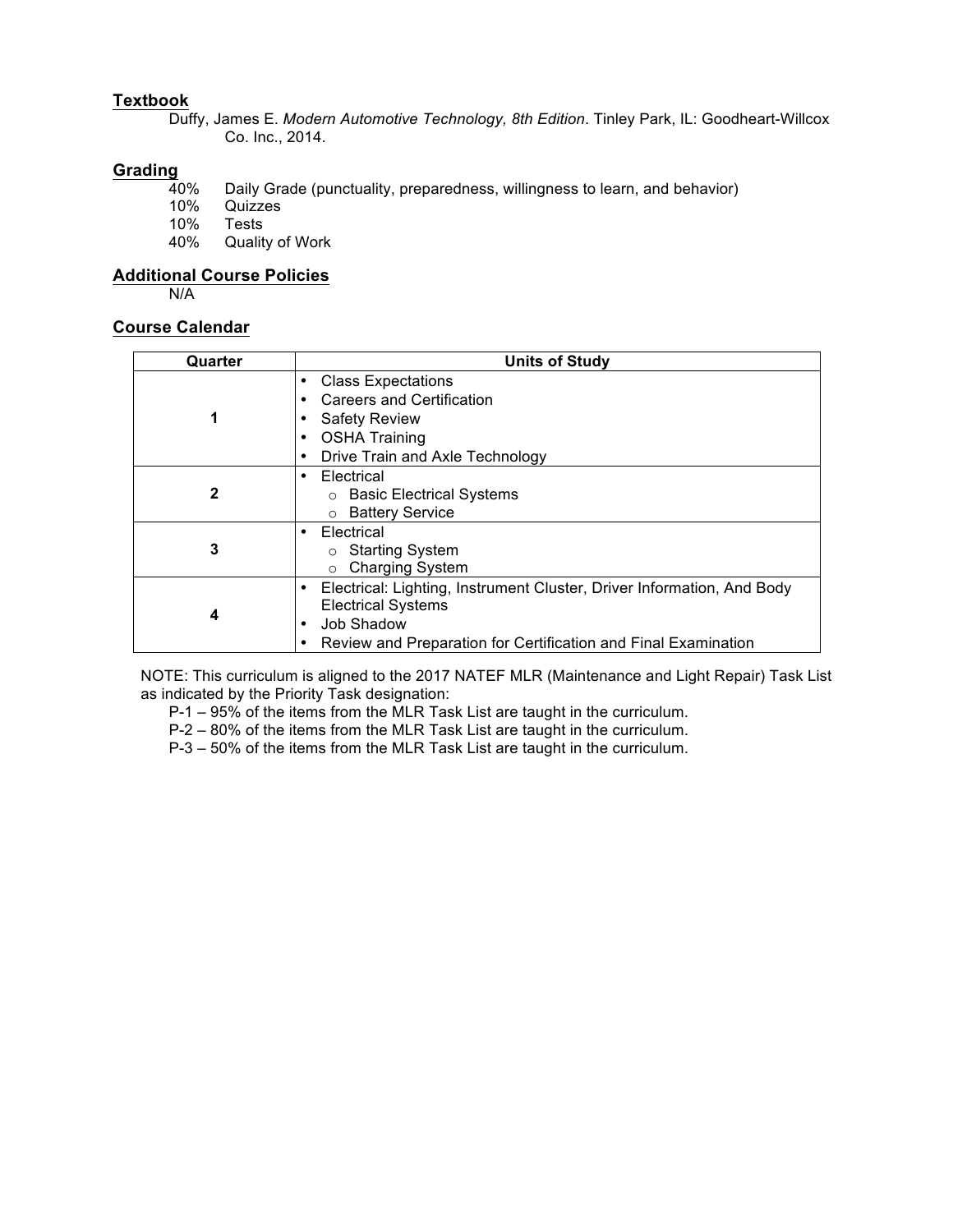# **Syracuse City School District Career and Technical Education Program Scope and Sequence AUT 300: Automotive Technology 300**



| <b>Time Frame</b><br><b>Unit of Study</b>        | <b>Key Questions</b>                                                                                                                                                                                                                                                                                                                                                         | <b>Key Learning Targets</b><br>(Students will know and be able to)                                                                                                                                                                                                                                                                                                                                                                                                                                                                                                                                                                                                                                                                                                                                                                                                                                                                                                                                                                                                                                                                                                                       | <b>Assessment</b><br><b>Evidence of Learning</b>                                                                                                                                                                                                                                                                       | <b>CCTC Standards</b>                                                               | <b>NYS Standards</b>                                                                               |
|--------------------------------------------------|------------------------------------------------------------------------------------------------------------------------------------------------------------------------------------------------------------------------------------------------------------------------------------------------------------------------------------------------------------------------------|------------------------------------------------------------------------------------------------------------------------------------------------------------------------------------------------------------------------------------------------------------------------------------------------------------------------------------------------------------------------------------------------------------------------------------------------------------------------------------------------------------------------------------------------------------------------------------------------------------------------------------------------------------------------------------------------------------------------------------------------------------------------------------------------------------------------------------------------------------------------------------------------------------------------------------------------------------------------------------------------------------------------------------------------------------------------------------------------------------------------------------------------------------------------------------------|------------------------------------------------------------------------------------------------------------------------------------------------------------------------------------------------------------------------------------------------------------------------------------------------------------------------|-------------------------------------------------------------------------------------|----------------------------------------------------------------------------------------------------|
| Weeks 1-2<br><b>Class</b><br><b>Expectations</b> | • What are the<br>expectations for the<br>automotive technology<br>classroom and shop?                                                                                                                                                                                                                                                                                       | Explain the rules for general classroom and shop<br>safety.<br>• Explain and follow classroom procedures.<br>• Research a specific career opportunity of interest                                                                                                                                                                                                                                                                                                                                                                                                                                                                                                                                                                                                                                                                                                                                                                                                                                                                                                                                                                                                                        | Written<br>Quiz on Class<br>Expectations<br>Automotive Technology                                                                                                                                                                                                                                                      | <b>Career Ready Practices</b><br>CRP 1,2,4,7,8,10,11                                | <b>ELA</b><br>11-12R 1,2,4,7<br>11-12W 2,4,5,6,7<br>11-12SL 1,2,4,5,6                              |
| <b>Careers and</b><br><b>Certification</b>       | • What career paths within<br>the automotive<br>technology field?<br>• What are the steps to<br>finding an automotive<br>technology-related job?<br>• Why are successful job-<br>seeking skills required in<br>a competitive<br>marketplace?<br>• How does an automotive<br>technician convey<br>professionalism in the<br>workplace?                                        | including the required skills, education, and<br>certifications.<br>• Compare the requirements and process for obtaining<br>ASE Certification with individual progress toward that<br>goal.<br>• Review the components of a successful job application<br>process.<br>• Update an online professional portfolio with a cover<br>letter and resume.<br>• Demonstrate professionalism and ethics in the<br>workplace.<br>• Complete an employability profile.                                                                                                                                                                                                                                                                                                                                                                                                                                                                                                                                                                                                                                                                                                                              | Career Research<br>Project and<br>Presentation with<br>Rubric<br><b>Online Professional</b><br>Portfolio<br><b>Employability Profile</b><br><b>Performance</b><br><b>Teacher Observation</b><br>• Class Expectations<br>Checklist                                                                                      | <b>Cluster Standards</b><br>TD 1,6<br><b>Pathway Standards</b><br>TD-MTN 1          | 11-12L 1,2,3,6<br>Literacy<br>RST 1,2,4,7<br>WHST 2,4,5,6,7<br>Math                                |
| Week 3-4                                         | • Why is safety important                                                                                                                                                                                                                                                                                                                                                    | • Review and follow general shop safety rules and                                                                                                                                                                                                                                                                                                                                                                                                                                                                                                                                                                                                                                                                                                                                                                                                                                                                                                                                                                                                                                                                                                                                        | Written                                                                                                                                                                                                                                                                                                                | <b>Career Ready Practices</b><br>CRP 1,2,3,4,5,8,11,12                              | <b>ELA</b><br>11-12R 1,2,4,7                                                                       |
| <b>Safety Review</b><br><b>OSHA Training</b>     | in the auto industry?<br>• What do I need to know<br>to keep myself and<br>others safe in the shop?<br>• What is personal<br>protective equipment<br>(PPE)?<br>• Why should technicians<br>follow OSHA guidelines<br>when performing service<br>on an automobile?<br>• What is a SDS and what<br>information does it<br>contain?<br>• What are Right-to-Know<br>regulations? | procedures.<br>• Utilize safe procedures for handling of tools and<br>equipment.<br>• Use proper placement of floor jacks and jack stands.<br>• Use proper procedures for safe lift operation.<br>• Utilize proper ventilation procedures for working within<br>the lab/shop area.<br>• Identify and follow marked safety areas.<br>• Demonstrate knowledge of the procedures for using fire<br>extinguishers and other fire safety equipment.<br>• Explain the use of eye wash stations.<br>• Identify posted evacuation routes.<br>• Use required personal protective equipment (PPE)<br>including safety glasses, ear protection, gloves, and<br>shoes during shop activities.<br>• Identify and wear appropriate clothing for shop<br>activities.<br>Secure hair and jewelry for shop activities.<br>• Demonstrate awareness of the safety aspects of high<br>voltage circuits (e.g., high intensity discharge (HID)<br>lamps, ignition systems and injection systems).<br>Explain the role of OSHA in shop safety.<br>• Demonstrate use of safety data sheets (SDS).<br>• Practice safe use, storage, and disposal of chemicals.<br>• Summarize Right-to-Know regulations including | • Review Assignment on<br>PPE, OSHA, Right-to-<br>Know<br>Quizzes<br>• Self-Assessment<br>• ASE Task Sheets<br>OSHA 10-Hour<br><b>Module Assessments</b><br><b>Performance</b><br><b>Safety Checklist</b><br><b>Procedure Checklist</b><br><b>Teacher Observation</b><br><b>Teacher Checklist</b><br>• ASE Task Sheets | <b>Cluster Standards</b><br>TD 4.5<br><b>Pathway Standards</b><br><b>TD-MTN 1,2</b> | 11-12W 2.4.5<br>11-12SL 1,2,6<br>11-12L 1,2,3,6<br>Literacy<br>RST 1.2.4.7<br>WHST 2,4,6,7<br>Math |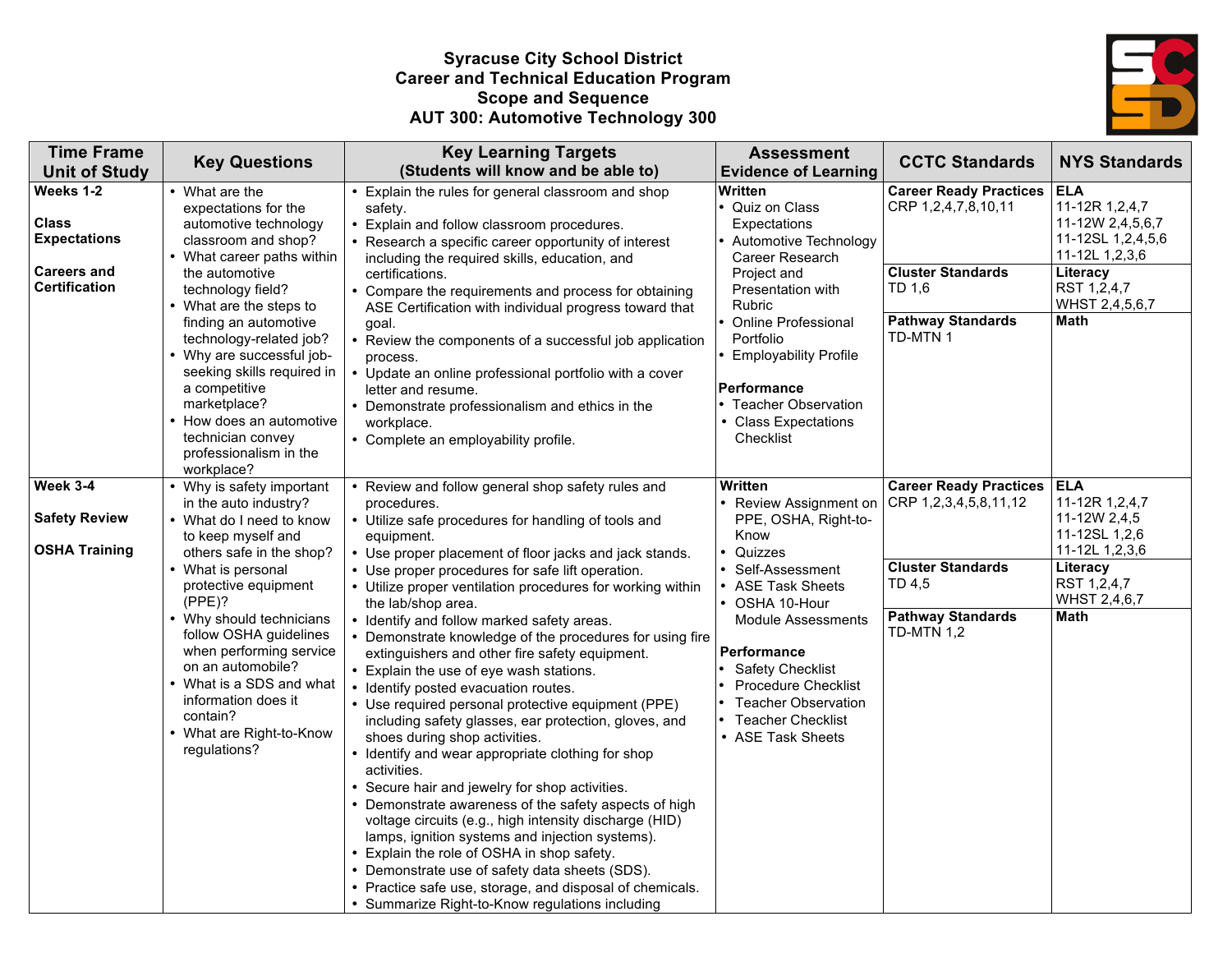| hazardous materials and blood-borne pathogens.<br>• Follow safety rules for hand and power tools.<br>• Complete OSHA 10-Hour General Industry training.<br><b>ELA</b><br><b>Weeks 5-10</b><br>Written<br><b>Career Ready Practices</b><br>• How do automotive<br>• Identify drive train components and configuration. P-1<br>CRP 1,2,4,8,11,12<br>11-12R 1,2,4,7<br>systems work together to<br>• Assignment on<br>Research vehicle service information, including fluid<br>$\bullet$<br><b>Drive Train and</b><br>11-12W 2,4,5<br>keep a car functioning<br><b>Technical Vocabulary</b><br>type, vehicle service history, service precautions, and<br>11-12SL 1,2,6<br><b>Axle Technology</b><br>well?<br>and Industry Acronyms<br>technical service bulletins. P-1<br>11-12L 1,2,3,6<br>• What is the standard<br>Quizzes<br>Drain and refill manual transmission/transaxle and final<br><b>Cluster Standards</b><br>Literacy<br>procedure for properly<br>• Self-Assessment<br>drive unit; use proper fluid type per manufacturer<br>TD 2,5<br>RST 1,2,4,7,8,9<br>maintaining the drive<br>specification. P-1<br>• ASE Task Sheets<br>WHST 2,4,6,7<br>train and axles?<br>• Check fluid condition; check for leaks. P-2<br><b>Pathway Standards</b><br><b>Math</b><br>• Why do diagnostic<br>Performance<br>• Identify manual drive train and axle components and<br>TD-MTN 1<br>7.RP.3c<br>procedures need to be<br>configuration. P-1<br>• Safety Checklist<br>7.EE.3<br>followed?<br>• Check and adjust clutch master cylinder fluid level; use<br><b>Procedure Checklist</b><br>6.G.1<br>• What is the function of<br>proper fluid type per manufacturer specification. P-1<br>• Teacher Observation<br>7.RP.2c<br>the differential in an<br>• Check for hydraulic system leaks. P-1<br>• Teacher Checklist<br>7.G.4<br>automotive vehicle?<br>Describe the operational characteristics of an<br>• ASE Task Sheets<br>8.EE.7b<br>• What condition is<br>electronically-controlled manual transmission/transaxle.<br>generally accepted as<br>$P-2$<br>the first hint of<br>• Identify the components of front- and rear-wheel-drive<br>differential troubles?<br>axles describe their operation.<br>• What type of axle<br>• Inspect, remove, and/or replace bearings, hubs, and<br>housing is most often<br>seals. P-2<br>used?<br>• Explain the difference between CV joints and universal<br>• Why are automotive axle<br>joints.<br>housings vented?<br>• Inspect, service, and/or replace shafts, yokes, boots,<br>and universal/CV joints. P-2<br>• Inspect locking hubs. P-3<br>• Check for leaks at drive assembly and transfer case<br>seals; check vents; check fluid level; use proper fluid<br>type per manufacturer specification. P-2<br>Explain the difference between the transfer, open, and<br>limited slip differentials.<br>• Clean and inspect differential case; check for leaks;<br>inspect housing vent. P-1<br>• Check and adjust differential case fluid level; use<br>proper fluid type per manufacturer specification. P-1<br>• Drain and refill differential housing. P-1<br>• Inspect and replace drive axle wheel studs. P-1<br>Identify the differences, advantages, and<br>disadvantages of four- and all-wheel drive.<br>• Explain the purpose of a viscous clutch in all-wheel<br>drive.<br>• Name the major components of a conventional four-<br>wheel drive system.<br>• Inspect, adjust, and replace external manual valve shift<br>linkage, transmission range sensor/switch, and/or<br>park/neutral position switch. P-2 | <b>Time Frame</b>    | <b>Key Questions</b> | <b>Key Learning Targets</b>                            | <b>Assessment</b>           | <b>CCTC Standards</b> | <b>NYS Standards</b> |
|--------------------------------------------------------------------------------------------------------------------------------------------------------------------------------------------------------------------------------------------------------------------------------------------------------------------------------------------------------------------------------------------------------------------------------------------------------------------------------------------------------------------------------------------------------------------------------------------------------------------------------------------------------------------------------------------------------------------------------------------------------------------------------------------------------------------------------------------------------------------------------------------------------------------------------------------------------------------------------------------------------------------------------------------------------------------------------------------------------------------------------------------------------------------------------------------------------------------------------------------------------------------------------------------------------------------------------------------------------------------------------------------------------------------------------------------------------------------------------------------------------------------------------------------------------------------------------------------------------------------------------------------------------------------------------------------------------------------------------------------------------------------------------------------------------------------------------------------------------------------------------------------------------------------------------------------------------------------------------------------------------------------------------------------------------------------------------------------------------------------------------------------------------------------------------------------------------------------------------------------------------------------------------------------------------------------------------------------------------------------------------------------------------------------------------------------------------------------------------------------------------------------------------------------------------------------------------------------------------------------------------------------------------------------------------------------------------------------------------------------------------------------------------------------------------------------------------------------------------------------------------------------------------------------------------------------------------------------------------------------------------------------------------------------------------------------------------------------------------------------------------------------------------------------------------------------------------------------------------------------------------------------------------------------------------------------------------------------------------------------------------------------------------------------------------------------------------------------------------------------------------------------------------------------------------------------------|----------------------|----------------------|--------------------------------------------------------|-----------------------------|-----------------------|----------------------|
|                                                                                                                                                                                                                                                                                                                                                                                                                                                                                                                                                                                                                                                                                                                                                                                                                                                                                                                                                                                                                                                                                                                                                                                                                                                                                                                                                                                                                                                                                                                                                                                                                                                                                                                                                                                                                                                                                                                                                                                                                                                                                                                                                                                                                                                                                                                                                                                                                                                                                                                                                                                                                                                                                                                                                                                                                                                                                                                                                                                                                                                                                                                                                                                                                                                                                                                                                                                                                                                                                                                                                                          | <b>Unit of Study</b> |                      | (Students will know and be able to)                    | <b>Evidence of Learning</b> |                       |                      |
|                                                                                                                                                                                                                                                                                                                                                                                                                                                                                                                                                                                                                                                                                                                                                                                                                                                                                                                                                                                                                                                                                                                                                                                                                                                                                                                                                                                                                                                                                                                                                                                                                                                                                                                                                                                                                                                                                                                                                                                                                                                                                                                                                                                                                                                                                                                                                                                                                                                                                                                                                                                                                                                                                                                                                                                                                                                                                                                                                                                                                                                                                                                                                                                                                                                                                                                                                                                                                                                                                                                                                                          |                      |                      |                                                        |                             |                       |                      |
|                                                                                                                                                                                                                                                                                                                                                                                                                                                                                                                                                                                                                                                                                                                                                                                                                                                                                                                                                                                                                                                                                                                                                                                                                                                                                                                                                                                                                                                                                                                                                                                                                                                                                                                                                                                                                                                                                                                                                                                                                                                                                                                                                                                                                                                                                                                                                                                                                                                                                                                                                                                                                                                                                                                                                                                                                                                                                                                                                                                                                                                                                                                                                                                                                                                                                                                                                                                                                                                                                                                                                                          |                      |                      |                                                        |                             |                       |                      |
|                                                                                                                                                                                                                                                                                                                                                                                                                                                                                                                                                                                                                                                                                                                                                                                                                                                                                                                                                                                                                                                                                                                                                                                                                                                                                                                                                                                                                                                                                                                                                                                                                                                                                                                                                                                                                                                                                                                                                                                                                                                                                                                                                                                                                                                                                                                                                                                                                                                                                                                                                                                                                                                                                                                                                                                                                                                                                                                                                                                                                                                                                                                                                                                                                                                                                                                                                                                                                                                                                                                                                                          |                      |                      |                                                        |                             |                       |                      |
| • Describe the operational characteristics of a                                                                                                                                                                                                                                                                                                                                                                                                                                                                                                                                                                                                                                                                                                                                                                                                                                                                                                                                                                                                                                                                                                                                                                                                                                                                                                                                                                                                                                                                                                                                                                                                                                                                                                                                                                                                                                                                                                                                                                                                                                                                                                                                                                                                                                                                                                                                                                                                                                                                                                                                                                                                                                                                                                                                                                                                                                                                                                                                                                                                                                                                                                                                                                                                                                                                                                                                                                                                                                                                                                                          |                      |                      | • Inspect replace and/or align power train mounts. P-2 |                             |                       |                      |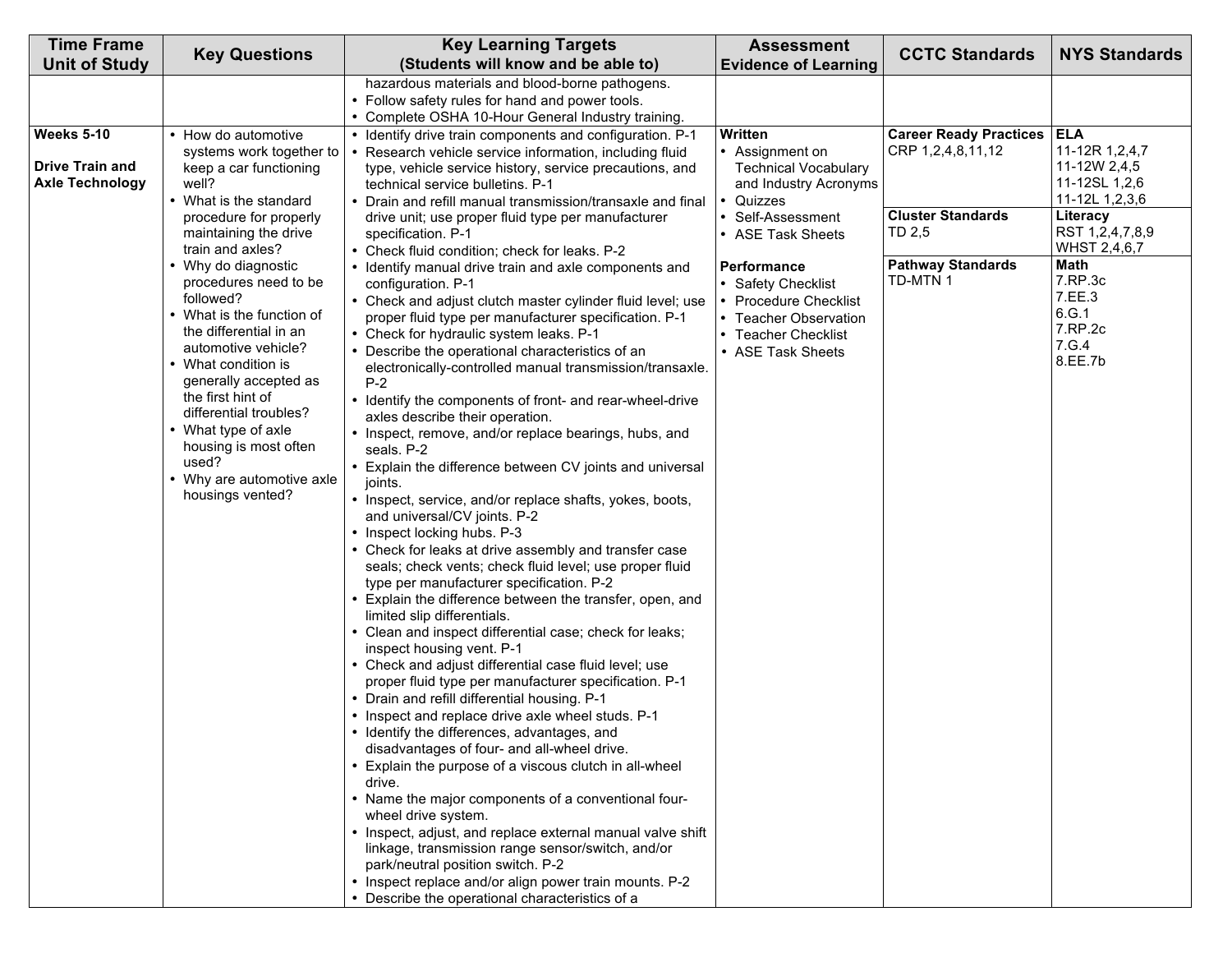| <b>Time Frame</b><br><b>Unit of Study</b>                                      | <b>Key Questions</b>                                                                                                                                                                                                                                                                                                                                                                                                                                        | <b>Key Learning Targets</b><br>(Students will know and be able to)                                                                                                                                                                                                                                                                                                                                                                                                                                                                                                                                                                                                                                                                                                                                                                                                                                                                                                                                                                                                                                                                                                                                                                                                                     | <b>Assessment</b><br><b>Evidence of Learning</b>                                                                                                                                                                                                                                                                           | <b>CCTC Standards</b>                                                                                                              | <b>NYS Standards</b>                                                                                                                                                                 |
|--------------------------------------------------------------------------------|-------------------------------------------------------------------------------------------------------------------------------------------------------------------------------------------------------------------------------------------------------------------------------------------------------------------------------------------------------------------------------------------------------------------------------------------------------------|----------------------------------------------------------------------------------------------------------------------------------------------------------------------------------------------------------------------------------------------------------------------------------------------------------------------------------------------------------------------------------------------------------------------------------------------------------------------------------------------------------------------------------------------------------------------------------------------------------------------------------------------------------------------------------------------------------------------------------------------------------------------------------------------------------------------------------------------------------------------------------------------------------------------------------------------------------------------------------------------------------------------------------------------------------------------------------------------------------------------------------------------------------------------------------------------------------------------------------------------------------------------------------------|----------------------------------------------------------------------------------------------------------------------------------------------------------------------------------------------------------------------------------------------------------------------------------------------------------------------------|------------------------------------------------------------------------------------------------------------------------------------|--------------------------------------------------------------------------------------------------------------------------------------------------------------------------------------|
|                                                                                |                                                                                                                                                                                                                                                                                                                                                                                                                                                             | continuously variable transmission (CVT). P-3<br>• Describe the operational characteristics of a hybrid<br>vehicle drive train. P-3                                                                                                                                                                                                                                                                                                                                                                                                                                                                                                                                                                                                                                                                                                                                                                                                                                                                                                                                                                                                                                                                                                                                                    |                                                                                                                                                                                                                                                                                                                            |                                                                                                                                    |                                                                                                                                                                                      |
| <b>Weeks 11-14</b><br>Electrical:<br><b>Basic Electrical</b><br><b>Systems</b> | • What impact does the<br>electrical system have<br>on other systems of the<br>automobile?<br>• How has the use of<br>electrical and battery<br>components in<br>automobiles evolved?<br>• How are electrical<br>systems diagnosed and<br>repaired or replaced?<br>• What are the<br>implications for future<br>battery usage (hybrids)?<br>• Why is it important to<br>understand the role of<br>computer software in<br>automotive electrical<br>systems? | • Identify electrical/electronic system components and<br>configuration. P-1<br>• Demonstrate knowledge of electrical/electronic series,<br>parallel, and series-parallel circuits using principles of<br>electricity (Ohm's Law). P-1<br>• Research vehicle service information, including vehicle<br>service history, service precautions, and technical<br>service bulletins. P-1<br>• Use wiring diagrams to trace electrical/electronic<br>circuits. P-1<br>• Demonstrate proper use of a Digital Volt Ohm Meter<br>(DVOM) or Digital Multimeter (DMM) when measuring<br>source voltage, voltage drop (including grounds),<br>current flow, and resistance. P-1<br>• Demonstrate knowledge of the causes and effects of<br>shorts, grounds, opens, and resistance problems in<br>electrical/electronic circuits. P-1<br>• Use a test light to check operation of electrical circuits.<br>$P-2$<br>• Use fused jumper wires to check operation of electrical<br>circuits. P-2<br>• Measure key-off battery drain (parasitic draw). P-1<br>• Inspect and test fusible links, circuit breakers, and<br>fuses; determine necessary action. P-1<br>• Repair and/or replace connectors, terminal ends, and<br>wiring of electrical/electronic systems (including solder<br>repair). P-1 | Written<br>• Assignment on<br><b>Technical Vocabulary</b><br>and Industry Acronyms<br>• PBL Project on<br><b>Electrical Theory</b><br>• Quizzes<br>Self-Assessment<br>• ASE Task Sheets<br>Performance<br>• Safety Checklist<br>• Procedure Checklist<br>• Teacher Observation<br>• Teacher Checklist<br>• ASE Task Sheets | <b>Career Ready Practices</b><br>CRP 1,2,4,7,8,11,12<br><b>Cluster Standards</b><br>TD 2,5<br><b>Pathway Standards</b><br>TD-MTN 1 | <b>ELA</b><br>11-12R 1,2,4,7<br>11-12W 2,4,5,6,7<br>11-12SL 1,2,6<br>11-12L 1,2,3,6<br>Literacy<br>RST 1,2,4,7,8,9<br>WHST 2,4,6,7<br>Math<br>A-REI.2<br>A-CED.4<br>5.NF.1<br>5.NF.2 |
| <b>Weeks 15-19</b><br>Electrical:<br><b>Battery Service</b>                    | • What impact does the<br>electrical system have<br>on other systems of the<br>automobile?                                                                                                                                                                                                                                                                                                                                                                  | • Identify different types of batteries used in cars and<br>trucks.<br>• Perform battery state-of-charge test; determine<br>necessary action. P-1                                                                                                                                                                                                                                                                                                                                                                                                                                                                                                                                                                                                                                                                                                                                                                                                                                                                                                                                                                                                                                                                                                                                      | Written<br>• Assignment on<br><b>Technical Vocabulary</b><br>and Industry Acronyms                                                                                                                                                                                                                                         | <b>Career Ready Practices</b><br>CRP 1,2,4,7,8,11,12                                                                               | <b>ELA</b><br>11-12R 1,2,4,7<br>11-12W 2,4,5,6,7<br>11-12SL 1,2,6                                                                                                                    |
|                                                                                | • How has the use of<br>electrical and battery<br>components in<br>automobiles evolved?<br>• How are electrical<br>systems diagnosed and<br>repaired or replaced?<br>• What are the<br>implications for future<br>battery usage (hybrids)?<br>• Why is it important to<br>understand the role of<br>computer software in<br>automotive electrical<br>systems?                                                                                               | • Confirm proper battery capacity for vehicle application;<br>perform battery capacity and load test; determine<br>necessary action. P-1<br>• Maintain or restore electronic memory functions. P-1<br>• Inspect and clean battery; fill battery cells; check<br>battery cables, connectors, clamps, and hold-downs.<br>$P-1$<br>• Perform slow/fast battery charge according to<br>manufacturer's recommendations. P-1<br>• Jump-start vehicle using jumper cables and a booster<br>battery or an auxiliary power supply. P-1<br>• Identify safety precautions for high-voltage systems on<br>electric, hybrid electric, and diesel vehicles. P-2<br>• Identify electrical/electronic modules, security systems,<br>radios, and other accessories that require<br>reinitialization or code entry after reconnecting vehicle<br>battery. P-1                                                                                                                                                                                                                                                                                                                                                                                                                                            | PBL Project on<br><b>Electrical Theory</b><br>• Quizzes<br>Self-Assessment<br>• ASE Task Sheets<br>Performance<br>• Safety Checklist<br>• Procedure Checklist<br><b>Teacher Observation</b><br>$\bullet$<br>• Teacher Checklist<br>• ASE Task Sheets                                                                       | <b>Cluster Standards</b><br>TD 2,5<br><b>Pathway Standards</b><br>TD-MTN 1                                                         | 11-12L 1,2,3,6<br>Literacy<br>RST 1,2,4,7,8,9<br>WHST 2,4,6,7<br><b>Math</b><br>A-REI.2<br>A-CED.4<br>5.NF.1<br>5.NF.2                                                               |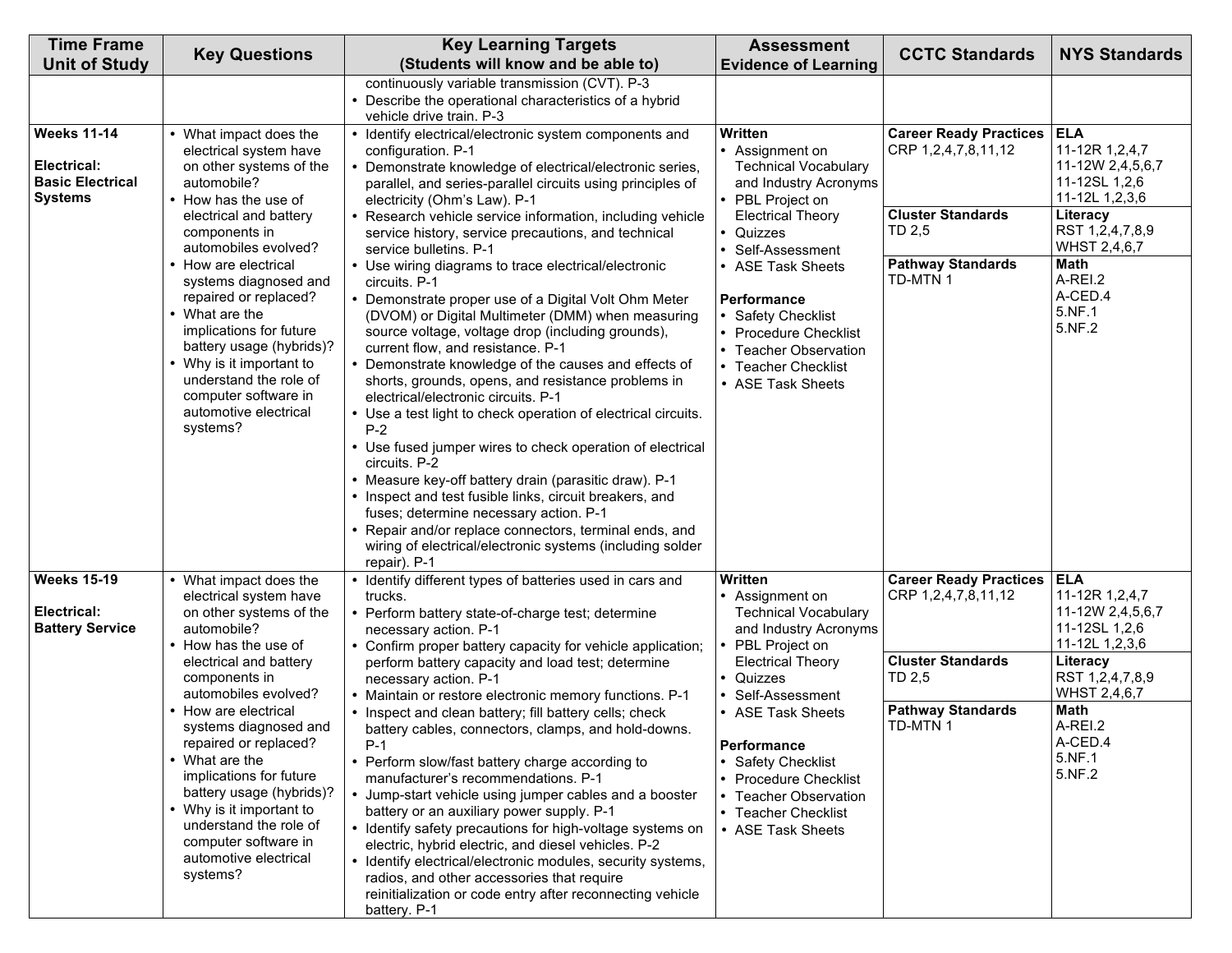| <b>Time Frame</b><br><b>Unit of Study</b>                                                                                         | <b>Key Questions</b>                                                                                                                                                                                                                                                                                                                                                                                                                                        | <b>Key Learning Targets</b><br>(Students will know and be able to)                                                                                                                                                                                                                                                                                                                                                                                                                                                                                                                                                                                                                                                                           | <b>Assessment</b><br><b>Evidence of Learning</b>                                                                                                                                                                                                                                                                                                  | <b>CCTC Standards</b>                                                                                                                    | <b>NYS Standards</b>                                                                                                                                                                      |
|-----------------------------------------------------------------------------------------------------------------------------------|-------------------------------------------------------------------------------------------------------------------------------------------------------------------------------------------------------------------------------------------------------------------------------------------------------------------------------------------------------------------------------------------------------------------------------------------------------------|----------------------------------------------------------------------------------------------------------------------------------------------------------------------------------------------------------------------------------------------------------------------------------------------------------------------------------------------------------------------------------------------------------------------------------------------------------------------------------------------------------------------------------------------------------------------------------------------------------------------------------------------------------------------------------------------------------------------------------------------|---------------------------------------------------------------------------------------------------------------------------------------------------------------------------------------------------------------------------------------------------------------------------------------------------------------------------------------------------|------------------------------------------------------------------------------------------------------------------------------------------|-------------------------------------------------------------------------------------------------------------------------------------------------------------------------------------------|
|                                                                                                                                   |                                                                                                                                                                                                                                                                                                                                                                                                                                                             | • Identify hybrid vehicle auxiliary (12v) battery service,<br>repair, and test procedures. P-2                                                                                                                                                                                                                                                                                                                                                                                                                                                                                                                                                                                                                                               |                                                                                                                                                                                                                                                                                                                                                   |                                                                                                                                          |                                                                                                                                                                                           |
| <b>Weeks 20-24</b><br>Electrical:<br><b>Starting System</b>                                                                       | • What impact does the<br>electrical system have<br>on other systems of the<br>automobile?<br>• How has the use of<br>electrical and battery<br>components in<br>automobiles evolved?                                                                                                                                                                                                                                                                       | • Perform starter current draw test; determine necessary<br>action. P-1<br>• Perform starter circuit voltage drop tests; determine<br>necessary action. P-1<br>• Inspect and test starter relays and solenoids; determine<br>necessary action. P-2<br>• Remove and install starter in a vehicle. P-1<br>• Inspect and test switches, connectors, and wires of                                                                                                                                                                                                                                                                                                                                                                                | <b>Written</b><br>• Assignment on<br><b>Technical Vocabulary</b><br>and Industry Acronyms<br>PBL Project on<br><b>Electrical Theory</b><br>• Quizzes<br>Self-Assessment                                                                                                                                                                           | <b>Career Ready Practices   ELA</b><br>CRP 1,2,4,7,8,11,12<br><b>Cluster Standards</b><br>TD 2,5                                         | 11-12R 1,2,4,7<br>11-12W 2,4,5,6,7<br>11-12SL 1,2,6<br>11-12L 1,2,3,6<br>Literacy<br>RST 1,2,4,7,8,9<br>WHST 2,4,6,7                                                                      |
|                                                                                                                                   | • How are electrical<br>systems diagnosed and<br>repaired or replaced?<br>• What are the<br>implications for future<br>battery usage (hybrids)?<br>• Why is it important to<br>understand the role of<br>computer software in<br>automotive electrical<br>systems?                                                                                                                                                                                          | starter control circuits; determine necessary action. P-2<br>• Demonstrate knowledge of an automatic idle-stop/start-<br>stop system. P-3                                                                                                                                                                                                                                                                                                                                                                                                                                                                                                                                                                                                    | <b>ASE Task Sheets</b><br>Performance<br>• Safety Checklist<br><b>Procedure Checklist</b><br><b>Teacher Observation</b><br><b>Teacher Checklist</b><br>• ASE Task Sheets                                                                                                                                                                          | <b>Pathway Standards</b><br>TD-MTN 1                                                                                                     | <b>Math</b><br>A-REI.2<br>A-CED.4<br>5.NF.1<br>5.NF.2                                                                                                                                     |
| <b>Weeks 25-30</b>                                                                                                                | • What impact does the                                                                                                                                                                                                                                                                                                                                                                                                                                      | • Explain the purpose and identify the major components                                                                                                                                                                                                                                                                                                                                                                                                                                                                                                                                                                                                                                                                                      | Written                                                                                                                                                                                                                                                                                                                                           | <b>Career Ready Practices</b>                                                                                                            | <b>ELA</b>                                                                                                                                                                                |
| Electrical:<br><b>Charging System</b><br><b>Weeks 31-33</b>                                                                       | electrical system have<br>on other systems of the<br>automobile?<br>• How has the use of<br>electrical and battery<br>components in<br>automobiles evolved?<br>• How are electrical<br>systems diagnosed and<br>repaired or replaced?<br>• What are the<br>implications for future<br>battery usage (hybrids)?<br>• Why is it important to<br>understand the role of<br>computer software in<br>automotive electrical<br>systems?<br>• What impact does the | of the charging system.<br>• Explain the purposes of the major parts of an AC<br>generator.<br>• Explain half- and full-wave rectification and how they<br>relate to AC generator operation.<br>• Identify the different types of AC voltage regulators.<br>• Perform charging system output test using electrical<br>test equipment; determine necessary action. P-1<br>• Inspect, adjust, or replace generator (alternator) drive<br>belts; check pulleys and tensioners for wear; check<br>pulley and belt alignment. P-1<br>• Remove, inspect, and/or replace generator (alternator).<br>$P-2$<br>• Perform charging circuit voltage drop tests; determine<br>necessary action. P-2<br>• Inspect interior and exterior lamps and sockets | • Assignment on<br><b>Technical Vocabulary</b><br>and Industry Acronyms<br>• PBL Project on<br><b>Electrical Theory</b><br>Quizzes<br>$\bullet$<br>Self-Assessment<br>• ASE Task Sheets<br>Performance<br>• Safety Checklist<br><b>Procedure Checklist</b><br>• Teacher Observation<br>• Teacher Checklist<br>• ASE Task Sheets<br><b>Written</b> | CRP 1,2,4,7,8,11,12<br><b>Cluster Standards</b><br>TD 2,5<br><b>Pathway Standards</b><br>TD-MTN 1<br><b>Career Ready Practices   ELA</b> | 11-12R 1,2,4,7<br>11-12W 2,4,5,6,7<br>11-12SL 1,2,6<br>11-12L 1,2,3,6<br>Literacy<br>RST 1,2,4,7,8,9<br>WHST 2,4,6,7<br><b>Math</b><br>A-REI.2<br>A-CED.4<br>5.NF.1<br>5-NF.2<br>$F-TF.5$ |
| Electrical:<br>Lighting,<br> Instrument<br>Cluster, Driver<br><b>Information, And</b><br><b>Body Electrical</b><br><b>Systems</b> | electrical system have<br>on other systems of the<br>automobile?<br>• How has the use of<br>electrical and battery<br>components in<br>automobiles evolved?<br>• How are electrical<br>systems diagnosed and<br>repaired or replaced?                                                                                                                                                                                                                       | including headlights and auxiliary lights (fog<br>lights/driving lights); replace as needed. P-1<br>• Aim headlights. P-2<br>• Identify system voltage and safety precautions<br>associated with high-intensity discharge headlights. P-2<br>• Disable and enable supplemental restraint system<br>(SRS); verify indicator lamp operation. P-1<br>• Remove and reinstall door panel. P-1<br>• Describe the operation of keyless entry/remote-start<br>systems. P-3                                                                                                                                                                                                                                                                           | • Assignment on<br><b>Technical Vocabulary</b><br>and Industry Acronyms<br>• PBL Project on<br><b>Electrical Theory</b><br>• Quizzes<br>Self-Assessment<br><b>ASE Task Sheets</b><br>Performance                                                                                                                                                  | CRP 1,2,4,7,8,11,12<br><b>Cluster Standards</b><br>TD 2,5<br><b>Pathway Standards</b><br>TD-MTN 1                                        | 11-12R 1,2,4,7<br>11-12W 2,4,5,6,7<br>11-12SL 1,2,6<br>11-12L 1,2,3,6<br>Literacy<br>RST 1,2,4,7,8,9<br>WHST 2,4,6,7<br>Math<br>A-REI.2<br>A-CED.4                                        |